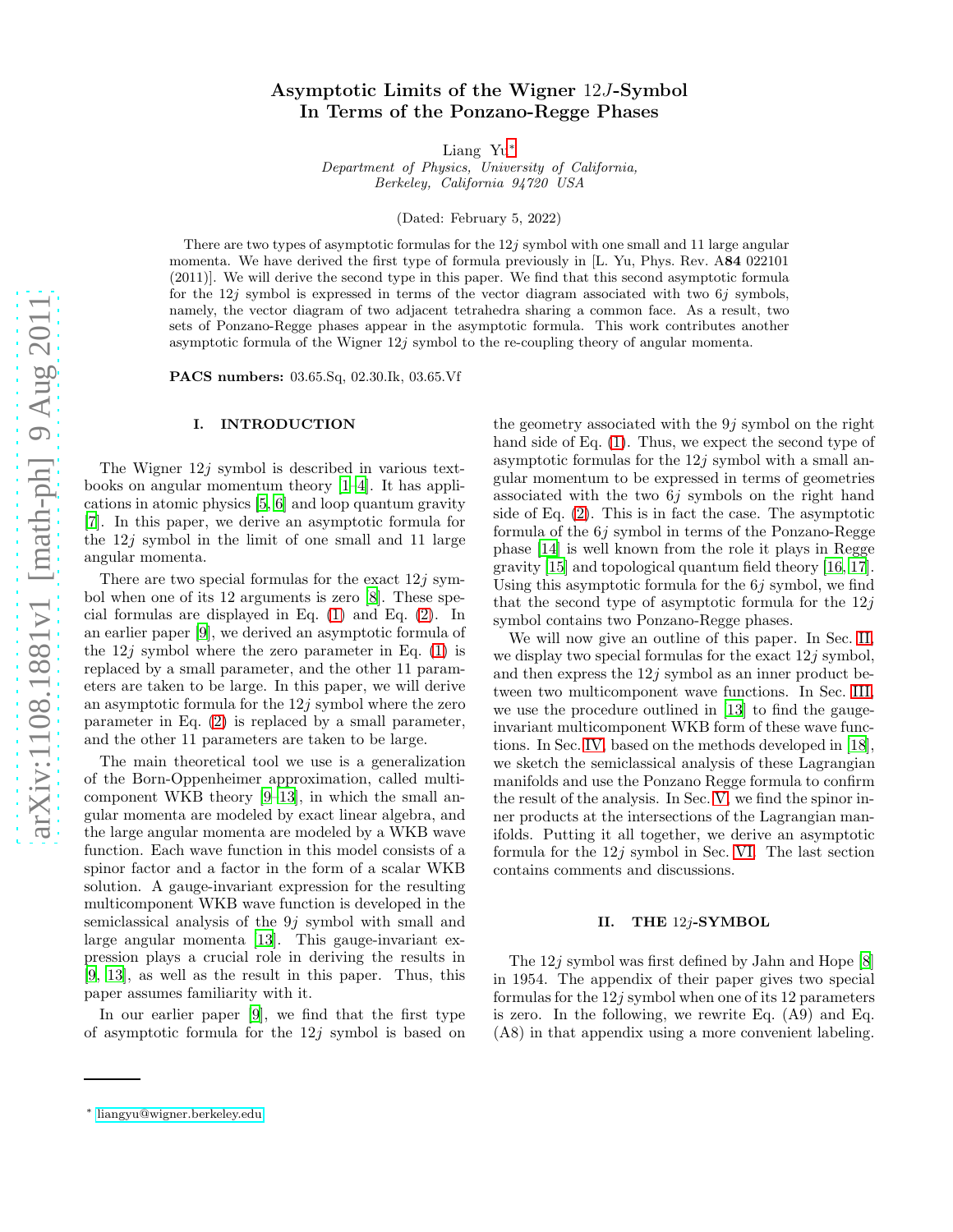<span id="page-1-0"></span>
$$
\begin{Bmatrix}\nj_1 & j_2 & j_{12} & j_{12} \\
j_3 & j_4 & j_{34} & j_{13} \\
j_{13} & j_{24} & 0 & j_6\n\end{Bmatrix} = \begin{Bmatrix}\n0 & j_{13} & j_{13} & j_3 \\
j_{12} & j_6 & j_{34} & j_2 \\
j_{12} & j_{24} & j_1 & j_4\n\end{Bmatrix} = \begin{Bmatrix}\nj_6 & j_{12} & j_{34} & j_3 \\
j_{13} & 0 & j_{13} & j_2 \\
j_{24} & j_{12} & j_4 & j_1\n\end{Bmatrix} = \begin{Bmatrix}\nj_4 & j_2 & j_{24} & j_{13} \\
j_3 & j_1 & j_{13} & j_{12} \\
j_{34} & j_{12} & j_6 & 0\n\end{Bmatrix} = \frac{1}{\sqrt{[j_{12}][j_{13}]}} \begin{Bmatrix}\nj_1 & j_2 & j_{12} \\
j_3 & j_4 & j_{34} \\
j_{13} & j_{24} & j_6\n\end{Bmatrix}
$$
\n(1)

<span id="page-1-1"></span>
$$
\begin{Bmatrix}\nj_1 & 0 & j_1 & j_{346} \\
j_3 & j_4 & j_{34} & j_{135} \\
j_{13} & j_4 & j_5 & j_6\n\end{Bmatrix} = \begin{Bmatrix}\nj_4 & j_4 & 0 & j_1 \\
j_{34} & j_6 & j_{346} & j_{13} \\
j_3 & j_{135} & j_1 & j_5 \\
j_3 & j_{135} & j_1 & j_5\n\end{Bmatrix} = \begin{Bmatrix}\nj_5 & j_{346} & j_1 & 0 \\
j_{135} & j_6 & j_4 & j_3 \\
j_{13} & j_3 & j_1 & j_4 \\
j_{13} & j_3 & j_1 & j_4\n\end{Bmatrix} = \begin{Bmatrix}\nj_5 & j_{346} & j_1 & 0 \\
j_{135} & j_6 & j_4 & j_3 \\
j_{13} & j_3 & j_1 & j_4 \\
j_{13} & j_3 & j_1 & j_5\n\end{Bmatrix} = \begin{Bmatrix}\nj_5 & j_{135} & j_{135} \\
j_{135} & j_6 & j_{135} & j_{13} \\
j_{135} & j_7 & j_7 \\
j_{135} & j_8 & j_1 \\
j_{135} & j_1 & j_3\n\end{Bmatrix} = \begin{Bmatrix}\nj_4 & j_3 & j_1 & j_3 \\
j_1 & j_4 & j_5 \\
j_1 & j_4 & j_1 & j_4 \\
j_1 & j_4 & j_1 & j_4\n\end{Bmatrix} = \begin{Bmatrix}\nj_4 & j_3 & j_1 & j_3 \\
j_4 & j_6 & j_{135} & j_1 \\
j_1 & j_5 & j_1 & j_5 \\
j_{135} & j_1 & j_5 & j_1\n\end{Bmatrix} = \begin{Bmatrix}\nj_5 & j_1 & j_3 & j_1 & j_3 \\
j_1 & j_3 & j_4 & j_5 \\
j_{135} & j_1 & j_5 & j_1 \\
j_{13} & j_5 & j_1 & j_5\n\end{Bmatrix}
$$
 (2)

where the square bracket notation  $[c]$  stands for  $[c]$  =  $2c + 1$ . In this paper, we will replace the zero parameter in Eq. [\(2\)](#page-1-1) by a nonzero small parameter  $j_2 = s_2$ , and take the other 11 parameters to be large compared to  $s_2$ .

From Eq.  $(A4)$  in [\[8](#page-12-5)], the 12*j* symbol is defined as a scalar product

<span id="page-1-6"></span>
$$
\begin{Bmatrix} j_1 & s_2 & j_{12} & j_{346} \\ j_3 & j_4 & j_{34} & j_{135} \\ j_{13} & j_{24} & j_5 & j_6 \end{Bmatrix} = \frac{\langle b|a \rangle}{\{ [j_{12}][j_{34}][j_{13}][j_{24}][j_{346}][j_{135}] \}^{\frac{1}{2}}}
$$
(3)

where the square bracket notation  $\lceil \cdot \rceil$  again denotes  $\lceil c \rceil =$  $2c+1$ , and  $|a\rangle$  and  $|b\rangle$  are normalized simultaneous eigenstates of lists of operators with certain eigenvalues. We will ignore the phase conventions of  $|a\rangle$  and  $|b\rangle$  for now, since we did not use them to derive our formula. In our notation, the two states are

<span id="page-1-2"></span>
$$
|a\rangle = \left| \begin{array}{ccc} \hat{I}_1 \mathbf{S}_2^2 \hat{I}_3 \hat{I}_4 \hat{I}_5 \hat{I}_6 \hat{J}_{12}^2 \hat{J}_{34}^2 \hat{J}_{346}^2 \hat{J}_{\text{tot}} \\ j_1 \ s_2 \ j_3 \ j_4 \ j_5 \ j_6 \ j_{12} \ j_{34} \ j_{346} \ 0 \end{array} \right\rangle \tag{4}
$$

<span id="page-1-3"></span>
$$
|b\rangle = \left| \begin{array}{ccc} \hat{I}_1 \mathbf{S}_2^2 \hat{I}_3 \hat{I}_4 \hat{I}_5 \hat{I}_6 \hat{\mathbf{J}}_{13}^2 \hat{\mathbf{J}}_{24}^2 \hat{\mathbf{J}}_{135}^2 \hat{\mathbf{J}}_{\text{tot}} \\ j_1 \ s_2 \ j_3 \ j_4 \ j_5 \ j_6 \ j_{13} \ j_{24} \ j_{135} \ \mathbf{0} \end{array} \right\rangle \tag{5}
$$

In the above notation, the large ket lists the operators on the top row, and the corresponding quantum numbers are listed on the bottom row. The hat is used to distinguish differential operators from their symbols, that is, the associated classical functions.

The states  $|a\rangle$  and  $|b\rangle$  live in a total Hilbert space of six angular momenta  $\mathcal{H}_1 \otimes \mathcal{H}_3 \otimes \mathcal{H}_4 \otimes \mathcal{H}_5 \otimes \mathcal{H}_6 \otimes \mathcal{H}_s$ , where  $s = s_2$ . Each large angular momentum  $J_r$ ,  $r =$ 1, 3, 4, 5, 6, is represented by a Schwinger Hilbert space of two harmonic oscillators, namely,  $\mathbf{H}_r = L^2(\mathbb{R}^2)$  [\[19\]](#page-12-13). The small angular momentum S is represented by the

usual  $2s+1$  dimensional representation of  $SU(2)$ , that is,  $\mathcal{H}_s = \mathbb{C}^{2s+1}.$ 

Let us now define the lists of operators in [\(4\)](#page-1-2) and [\(5\)](#page-1-3). First we look at the operators  $I_r$ ,  $r = 1, 3, 4, 5, 6$ , and  $\mathbf{J}_{34}^2$ ,  $\mathbf{J}_{346}^2$ ,  $\mathbf{J}_{13}^2$ ,  $\mathbf{J}_{135}^2$ , which act only on the large angular momentum spaces  $\mathcal{H}_r$ , each of which can be viewed as a space of wave functions  $\psi(x_{r1}, x_{r2})$  for two harmonic oscillators of unit frequency and mass. Let  $\hat{a}_{r\mu} = (\hat{x}_{r\mu} + i\hat{p}_{r\mu})/\sqrt{2}$  and  $\hat{a}^{\dagger}_{r\mu} = (\hat{x}_{r\mu} - i\hat{p}_{r\mu})/\sqrt{2}$ ,  $\mu = 1, 2$ , be the usual annihilation and creation operators. The operators  $\hat{I}_r$  and  $\hat{J}_{ri}$  are constructed from these differential operators  $\hat{a}$  and  $\hat{a}^{\dagger}$  as follows,

$$
\hat{I}_r = \frac{1}{2} \hat{a}_r^\dagger \hat{a}_r, \qquad \hat{J}_{ri} = \frac{1}{2} \hat{a}_r^\dagger \sigma_i \hat{a}_r, \qquad (6)
$$

where  $i = 1, 2, 3$ , and  $\sigma_i$  are the Pauli matrices. The quantum numbers  $j_r$ ,  $r = 1, 3, 4, 5, 6$  specify the eigenvalues of both  $\hat{I}_r$  and  $\hat{\mathbf{J}}_r^2$ , to be  $j_r$  and  $j_r(j_r+1)$ , respectively.

The operators  $\hat{\mathbf{J}}_{34}^2$ ,  $\hat{\mathbf{J}}_{346}^2$ ,  $\hat{\mathbf{J}}_{13}^2$ ,  $\hat{\mathbf{J}}_{135}^2$  that define intermediate coupling of the large angular momenta are defined by partial sums of  $\hat{\mathbf{J}}_r$ ,

<span id="page-1-4"></span>
$$
\hat{\mathbf{J}}_{34} = \hat{\mathbf{J}}_3 + \hat{\mathbf{J}}_4, \qquad \hat{\mathbf{J}}_{346} = \hat{\mathbf{J}}_3 + \hat{\mathbf{J}}_4 + \hat{\mathbf{J}}_6. (7)
$$

<span id="page-1-5"></span>
$$
\hat{\mathbf{J}}_{13} = \hat{\mathbf{J}}_1 + \hat{\mathbf{J}}_3, \qquad \hat{\mathbf{J}}_{135} = \hat{\mathbf{J}}_1 + \hat{\mathbf{J}}_3 + \hat{\mathbf{J}}_5.
$$
 (8)

The quantum numbers  $j_i$ ,  $i = 34, 346, 13, 135$  specify the eigenvalues of the operators  $\hat{\mathbf{J}}_i^2$  to be  $j_i(j_i+1)$ , for  $i=$ 34, 346, 13, 135. See [\[19\]](#page-12-13) for more detail on the Schwinger model.

Now we turn our attention to the operator  $S^2$  that act only on the small angular momentum space  $\mathbb{C}^{2s+1}$ . Let **S** be the vector of dimensionless spin operators represented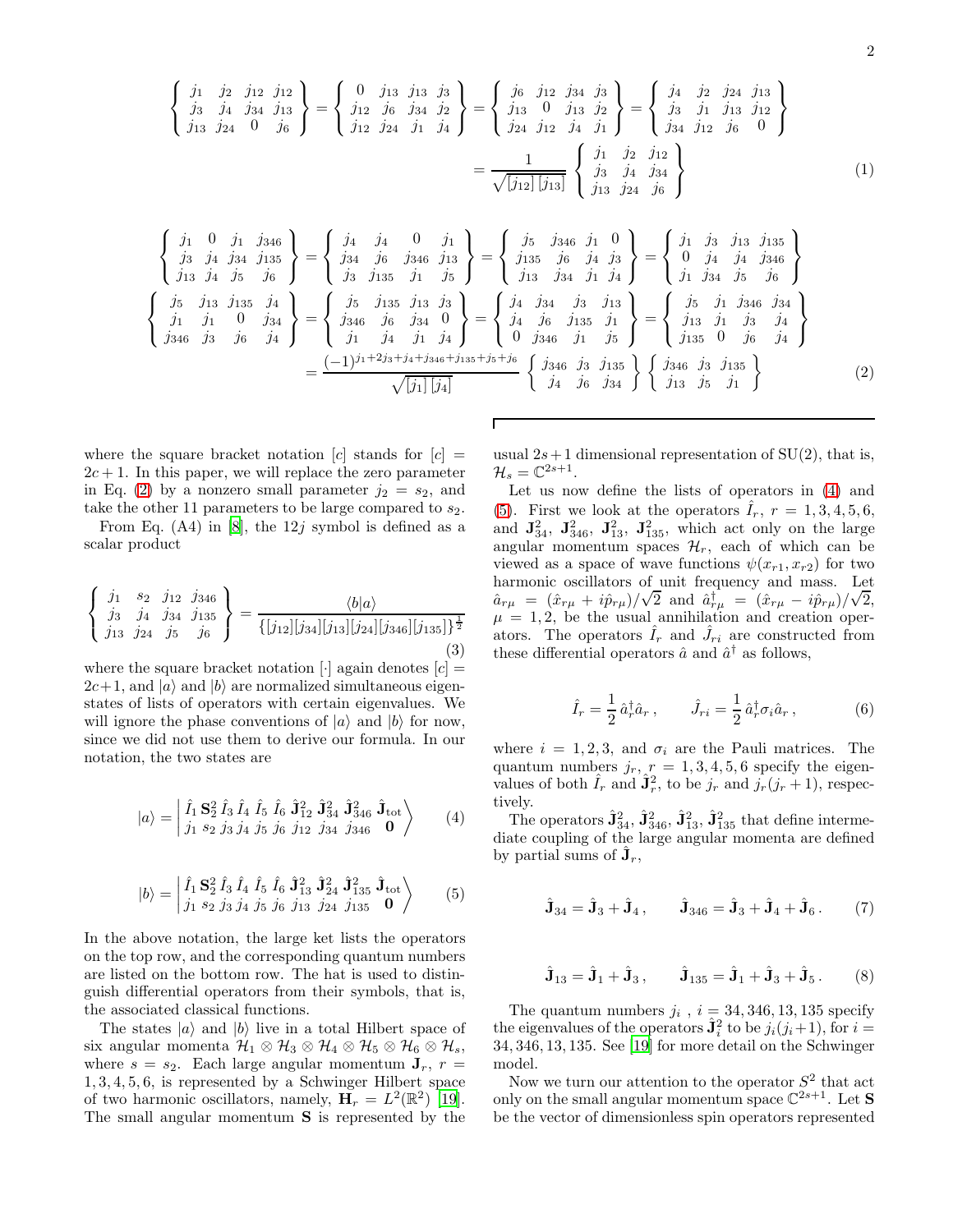by  $2s + 1$  dimensional matrices that satisfy the  $SU(2)$ commutation relations

$$
[S_i, S_j] = i \epsilon_{ijk} S_k . \tag{9}
$$

The Casimir operator,  $S^2 = s(s + 1)$ , is proportional to the identity operator, so its eigenvalue equation is trivially satisfied.

The remaining operators  $\hat{\mathbf{J}}_{12}^2$ ,  $\hat{\mathbf{J}}_{24}^2$ , and  $\hat{\mathbf{J}}_{\text{tot}}$  are nondiagonal matrices of differential operators. They are defined in terms of the operators  $\hat{I}_r$ ,  $\hat{\mathbf{J}}_{ri}$ , and  $\mathbf{S}_i$  as follows,

<span id="page-2-1"></span>
$$
(\hat{J}_{12}^2)_{\alpha\beta} = [J_1^2 + \hbar^2 s(s+1)]\delta_{\alpha\beta} + 2\hat{\mathbf{J}}_1 \cdot \mathbf{S}_{\alpha\beta},\qquad(10)
$$

$$
(\hat{J}_{24}^2)_{\alpha\beta} = [J_4^2 + \hbar^2 s(s+1)]\delta_{\alpha\beta} + 2\hat{\mathbf{J}}_4 \cdot \mathbf{S}_{\alpha\beta},\qquad(11)
$$

$$
(\hat{\mathbf{J}}_{\text{tot}})_{\alpha\beta} = (\hat{\mathbf{J}}_1 + \hat{\mathbf{J}}_3 + \hat{\mathbf{J}}_4 + \hat{\mathbf{J}}_5 + \hat{\mathbf{J}}_6)\delta_{\alpha\beta} + \hbar \,\mathbf{S}_{\alpha\beta}.\mathbf{(12)}
$$

These three operators act nontrivially on both the large and small angular momentum Hilbert spaces.

## <span id="page-2-0"></span>III. MULTICOMPONENT WKB WAVEFUNCTIONS

We follow the approach used in [\[13\]](#page-12-7) to find a gaugeinvariant form of the multicomponent wave functions  $\psi^a_\alpha(x) = \langle x, \alpha | a \rangle$  and  $\psi^b_\alpha(x) = \langle x, \alpha | b \rangle$ . Let us focus on  $\psi^a_\alpha(x)$ , since the treatment for  $\psi^b$  is analogous. We will drop the index a for now.

Let  $\tilde{D}_i$ ,  $i = 1, \ldots, 12$  denote the the operators listed in the definition of  $|a\rangle$  in Eq. [\(4\)](#page-1-2). We seek a unitary operator  $\hat{U}$ , such that  $\hat{D}_i$  for all  $i = 1, ..., 12$  are diagonalized when conjugated by  $\hat{U}$ . In other words,

$$
\hat{U}_{\alpha\,\mu}^{\dagger}(\hat{D}_i)_{\alpha\,\beta}\,\hat{U}_{\beta\,\nu}=(\hat{\Lambda}_i)_{\mu\,\nu}\,,\tag{13}
$$

where  $\hat{\Lambda}_i$ ,  $i = 1, ..., 12$  is a list of diagonal matrix operators. Let  $\phi^{(\mu)}$  be the simultaneous eigenfunction for the  $\mu^{\text{th}}$  diagonal entries  $\hat{\lambda}_i$  of the operators  $\hat{\Lambda}_i$ ,  $i = 1, \ldots, 12$ . Then we obtain a simultaneous eigenfunction  $\psi_{\alpha}^{(\mu)}$  of the original list of operators  $\hat{D}_i$  from

$$
\psi_{\alpha}^{(\mu)} = \hat{U}_{\alpha\,\mu} \,\phi^{(\mu)} \,. \tag{14}
$$

Since we are interested in  $\psi_{\alpha}$  only to first order in  $\hbar$ , all we need are the zeroth order Weyl symbol matrix U of  $\hat{U}$ , and the first order symbol matrix  $\Lambda_i$  of  $\hat{\Lambda}_i$ . The resulting asymptotic form of the wave function  $\psi(x)$  is a product of a scalar WKB part  $Be^{iS}$  and a spinor part  $\tau$ , that is,

<span id="page-2-6"></span>
$$
\psi_{\alpha}^{(\mu)}(x) = B(x) e^{i S(x)/\hbar} \tau_{\alpha}^{(\mu)}(x, p).
$$
 (15)

Here the action  $S(x)$  and the amplitude  $B(x)$  are simultaneous solutions to the Hamilton-Jacobi and the transport equations, respectively, that are associated with the

Hamiltonians  $\lambda_i^{(\mu)}$ . The spinor  $\tau^{\mu}$  is the  $\mu^{\text{th}}$  column of the matrix  $U$ ,

<span id="page-2-3"></span>
$$
\tau_{\alpha}^{(\mu)}(x,p) = U_{\alpha\mu}(x,p) , \qquad (16)
$$

where  $p = \partial S(x)/\partial x$ .

The Weyl symbols of the operators  $\hat{I}_r$  and  $\hat{J}_{ri}$ ,  $r =$  $1, 3, 4, 5, 6,$  are  $I_r - 1/2$  and  $J_{ri},$  respectively, where

<span id="page-2-5"></span>
$$
I_r = \frac{1}{2} \sum_{\mu} \overline{z}_{r\mu} z_{r\mu}, \qquad J_{ri} = \frac{1}{2} \sum_{\mu\nu} \overline{z}_{r\mu} (\sigma^i)_{\mu\nu} z_{r\nu}, \tag{17}
$$

and where  $z_{r\mu} = x_{r\mu} + ip_{r\mu}$  and  $\overline{z}_{r\mu} = x_{r\mu} - ip_{r\mu}$  are the symbols of  $\hat{a}$  and  $\hat{a}^{\dagger}$ , respectively. The symbols of the remaining operators have the same expressions as Eqs.  $(7), (8), (10)-(12),$  $(7), (8), (10)-(12),$  $(7), (8), (10)-(12),$  $(7), (8), (10)-(12),$  $(7), (8), (10)-(12),$  $(7), (8), (10)-(12),$  $(7), (8), (10)-(12),$  $(7), (8), (10)-(12),$  but without the hats.

Among the operators  $\hat{D}_i$ ,  $\hat{J}_{12}^2$  and the vector of the three operators  $\hat{\mathbf{J}}_{\text{tot}}$  are non-diagonal. By looking at [\(10\)](#page-2-1), the expression for  $\hat{J}_{12}^2$ , we see that the zeroth order term of the symbol matrix  $J_{12}^2$  is already proportional to the identity matrix, so the spinor  $\tau$  must be an eigenvector for the first order term  $\mathbf{J}_1 \cdot \mathbf{S}$ . Let  $\tau^{(\mu)}(\mathbf{J}_1)$  be the eigenvector of the matrix  $\mathbf{J}_1 \cdot \mathbf{S}$  with eigenvalue  $\mu J_1$ , that is, it satisfies

<span id="page-2-2"></span>
$$
(\mathbf{J}_1 \cdot \mathbf{S})_{\alpha\beta} \tau_{\beta}^{(\mu)} = \mu J_1 \tau_{\beta}^{(\mu)}, \qquad (18)
$$

where  $\mu = -s, \ldots, +s$ . In order to preserve the diagonal symbol matrices  $J_1$  through the unitary transformation, we must choose the spinor  $\tau^{(\mu)}$  to depend only on the direction of  $J_1$ . One possible choice of  $\tau^{(\mu)}$  is the north standard gauge, (see Appendix A of [\[11\]](#page-12-14)), in which the spinor  $\delta_{\alpha\mu}$  is rotated along a great circle from the z-axis to the direction of  $J_1$ . Explicitly,

$$
\tau_{\alpha}^{(\mu)}(\mathbf{J}_1) = e^{i(\mu - \alpha)\phi_1} d_{\alpha\,\mu}^{(s)}(\theta_1) , \qquad (19)
$$

where  $(\theta_1, \phi_1)$  are the spherical coordinates that specify the direction of  $J_1$ . Note that this is not the only choice, since Eq.  $(18)$  is invariant under a local  $U(1)$ gauge transformations. In other words, any other spinor  $\tau' = e^{ig(\mathbf{J}_1)} \tau$  that is related to  $\tau$  by a  $U(1)$  gauge transformation satisfies Eq. [\(18\)](#page-2-2). This local gauge freedom is parametrized by the vector potential,

$$
\mathbf{A}_{1}^{(\mu)} = i(\tau^{(\mu)})^{\dagger} \frac{\partial \tau^{(\mu)}}{\partial \mathbf{J}_{1}}, \qquad (20)
$$

which transforms as  $\mathbf{A}^{(\mu)} = \mathbf{A}^{(\mu)} - \nabla_{\mathbf{J}_1}(g)$  under a local gauge transformation. Moreover, the gradient of the spinor can be expressed in terms of the vector potential, (Eq. (A.22) in [\[11\]](#page-12-14)), as follows,

<span id="page-2-4"></span>
$$
\frac{\partial \tau^{(\mu)}}{\partial \mathbf{J}_1} = i \left( -\mathbf{A}_1^{(\mu)} + \frac{\mathbf{J}_1 \times \mathbf{S}}{J_1^2} \right) \tau^{(\mu)}.
$$
 (21)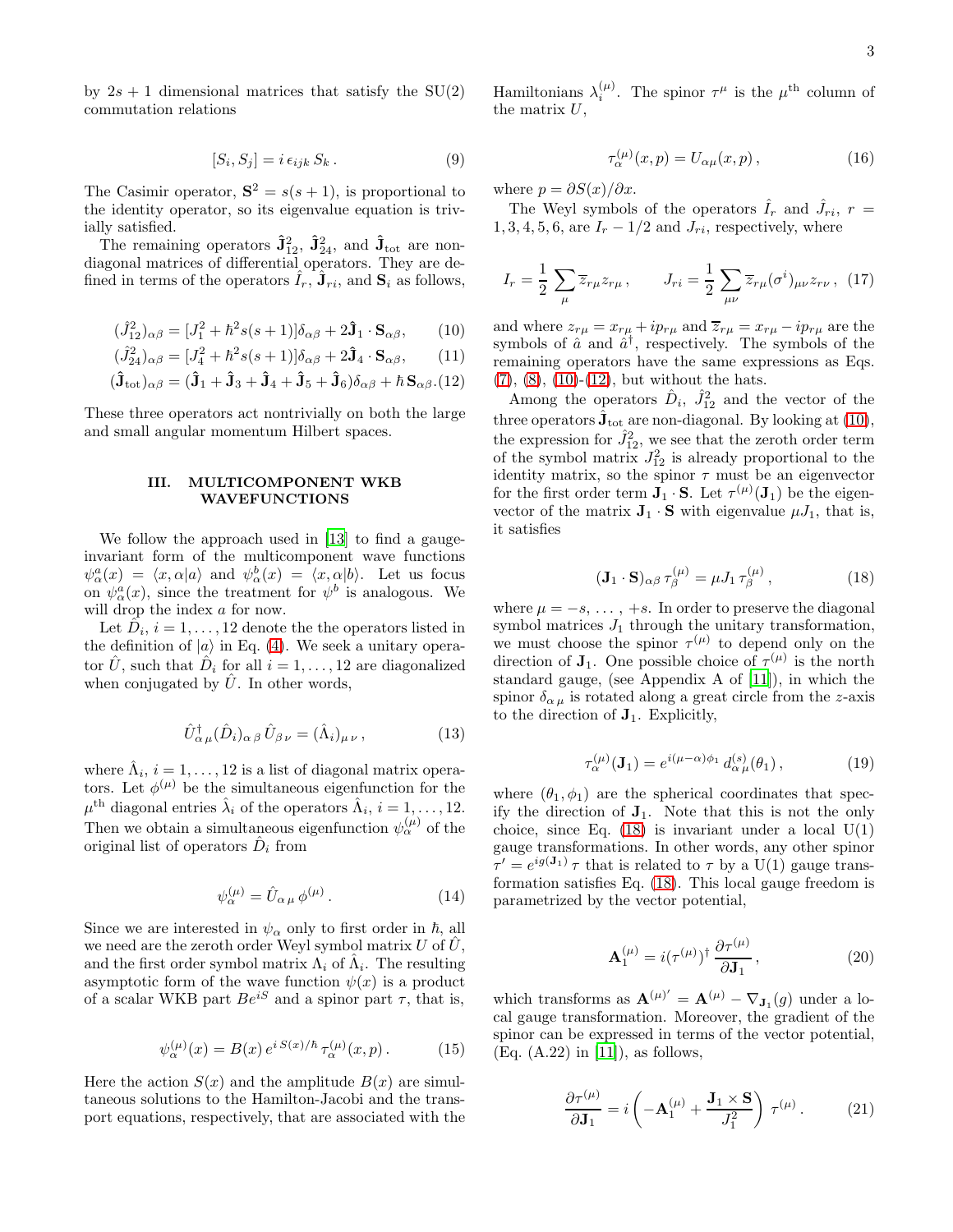Once we obtain the complete set of spinors  $\tau^{(\mu)}$ ,  $\mu =$  $-s, \ldots, s$ , we can construct the zeroth order symbol matrix U of the unitary transformation  $\hat{U}$  from Eq. [\(16\)](#page-2-3).

Now let us show that all the transformed symbol ma-trices of the operators in Eq. [\(4\)](#page-1-2), namely, the  $\Lambda_i$ , are diagonal to first order. Let us write  $\hat{\Lambda}[\hat{D}]$  to denote the operator  $\hat{U}^{\dagger} \hat{D} \hat{U}$ , and write  $\Lambda[\hat{D}]$  for its Weyl symbol. First, consider the operators  $\hat{I}_r$ ,  $r = 1, 3, 4, 5, 6$ , which are proportional to the identity matrix. Using the operator identity

$$
[\hat{\Lambda}(\hat{I}_r)]_{\mu\nu} = \hat{U}_{\alpha\mu}^{\dagger}(\hat{I}_r \delta_{\alpha\beta}) \hat{U}_{\beta\nu} = \hat{I}_r \delta_{\mu\nu} - \hat{U}_{\alpha\mu}^{\dagger} [\hat{U}_{\alpha\nu}, \hat{I}_r],
$$
\n(22)

we find

<span id="page-3-0"></span>
$$
[\Lambda(\hat{I}_r)]_{\mu\nu} = (I_r - 1/2)\delta_{\mu\nu} - i\hbar U_{0\alpha\mu}^* \{U_{0\alpha\nu}, I_r\}, \quad (23)
$$

where we have used the fact that the symbol of a commutator is a Poisson bracket. Since  $U_{\alpha\mu} = \tau_{\alpha}^{(\mu)}$  is a function only of  $\mathbf{J}_{12}$ , and since the Poisson brackets  $\{\mathbf{J}_1, I_r\} = 0$ vanish for all  $r = 1, 3, 4, 5, 6$ , the second term in Eq. [\(23\)](#page-3-0) vanishes. We have

$$
[\Lambda(\hat{I}_r)]_{\mu\nu} = (I_r - 1/2) \,\delta_{\mu\nu} \,. \tag{24}
$$

Similarly, because  ${\bf \{J}_1, J_{34}^2\} = 0$  and  ${\bf \{J}_1, J_{346}^2\} = 0$ , we find

$$
[\Lambda(\hat{J}_{34}^2)]_{\mu\nu} = J_{34}^2 \,\delta_{\mu\nu} \,, \qquad [\Lambda(\hat{J}_{346}^2)]_{\mu\nu} = J_{346}^2 \,\delta_{\mu\nu} \,. \tag{25}
$$

Now we find the symbol matrices  $\Lambda(\hat{\mathbf{J}}_{12})$  for the vector of operators  $\hat{\mathbf{J}}_{12}$ , where

$$
[\hat{\Lambda}(\hat{\mathbf{J}}_{12})]_{\mu\nu} = \hat{U}^{\dagger}_{\alpha\mu}(\hat{\mathbf{J}}_1 \delta_{\alpha\beta}) \hat{U}_{\beta\nu} + \hbar \hat{U}^{\dagger}_{\alpha\mu} \mathbf{S}_{\alpha\beta} \hat{U}_{\beta\nu}.
$$
 (26)

After converting the above operator equation to Weyl symbols, we find

<span id="page-3-2"></span>
$$
\begin{split} [\Lambda(\hat{\mathbf{J}}_{12})]_{\mu\nu} & (27) \\ &= \mathbf{J}_1 \delta_{\mu\nu} - i\hbar U_{\alpha\mu}^* \{U_{\alpha\mu}, \mathbf{J}_1\} + \hbar U_{\alpha\mu}^* \mathbf{S}_{\alpha\beta} U_{\beta\nu} \\ &= \mathbf{J}_1 \delta_{\mu\nu} - i\hbar \tau_{\alpha}^{(\mu)*} \{\tau_{\alpha}^{(\nu)}, \mathbf{J}_1\} + \hbar \tau_{\alpha}^{(\mu)*} \mathbf{S}_{\alpha\beta} \tau_{\beta}^{(\nu)}. \end{split}
$$

Let us denote the second term above by  $T^i_{\mu\nu}$ , and use [\(21\)](#page-2-4), the orthogonality of  $\tau$ ,

$$
\tau_{\alpha}^{(\mu)*}\tau_{\alpha}^{(\nu)} = \delta_{\mu\nu},\qquad(28)
$$

to get

<span id="page-3-1"></span>
$$
T_{\mu\nu}^{i} = -i\hbar\tau_{\alpha}^{(\mu)*}\{\tau_{\alpha}^{(\nu)}, J_{1i}\}\qquad(29)
$$
  

$$
= -i\hbar\tau_{\alpha}^{(\mu)*}\epsilon_{kji}\left(J_{1k}\frac{\partial\tau_{\alpha}^{(\nu)}}{\partial J_{1j}}\right)
$$
  

$$
= \hbar(\mathbf{A}_{1}^{(\mu)} \times \mathbf{J}_{1})_{i}\delta_{\mu\nu} + \hbar\frac{\mu J_{1i}}{J_{1}}\delta_{\mu\nu} - \hbar\tau_{\alpha}^{(\mu)*}S_{\alpha\beta}\tau_{\beta}^{(\nu)},
$$

where in the second equality, we have used the reduced Lie-Poisson bracket (Eq. (30) in [\[19\]](#page-12-13)) to evaluate the Poisson bracket  $\{\tau, J_1\}$ , and in the third equality, we have used Eq. [\(21\)](#page-2-4) for  $\partial \tau / \partial J_1$ . Notice the term involving **S** in  $T^i_{\mu\nu}$  in Eq. [\(29\)](#page-3-1) cancels out the same term in  $\Lambda(\hat{\mathbf{J}}_{12})$  in Eq. [\(27\)](#page-3-2), leaving us with a diagonal symbol matrix

<span id="page-3-3"></span>
$$
[\Lambda(\hat{\mathbf{J}}_{12})]_{\mu\nu} = \mathbf{J}_1 \left[ 1 + \frac{\mu \hbar}{J_1} \right] + \hbar \, \mathbf{A}_1^{(\mu)} \times \mathbf{J}_1 \,. \tag{30}
$$

Taking the square, we obtain

$$
[\Lambda(\hat{\mathbf{J}}_{12}^2)]_{\mu\nu} = (J_1 + \mu \hbar)^2 \delta_{\mu\nu} . \tag{31}
$$

Finally, let us look at the last three remaining operators  $\hat{\mathbf{J}}_{\text{tot}}$  in Eq. [\(12\)](#page-2-1). Since each of the the symbols  $J_r$  for  $r = 3, 4, 5, 6$  defined in Eq. [\(17\)](#page-2-5) Poisson commutes with  $J_1$ , that is,  ${J_1, J_r} = 0$ , we find  $\Lambda(\hat{J}_r) =$  $\mathbf{J}_r = i\hbar U_0^{\dagger} \{ U_0(\mathbf{J}_1), \mathbf{J}_r \} = \mathbf{J}_r$ , for  $r = 3, 4, 5, 6$ . Using  $\Lambda(\mathbf{J}_{12})$  from Eq. [\(30\)](#page-3-3), we obtain

$$
[\Lambda(\hat{\mathbf{J}}_{\text{tot}})]_{\mu\nu} \tag{32}
$$
\n
$$
= \left[ \mathbf{J}_1 \left( 1 + \frac{\mu \hbar}{J_1} \right) + \hbar \, \mathbf{A}_1^{(\mu)} \times \mathbf{J}_1 + (\mathbf{J}_3 + \mathbf{J}_4 + \mathbf{J}_5 + \mathbf{J}_6) \right] \delta_{\mu\nu} \, .
$$

Therefore all  $\Lambda_i$ ,  $i = 1, ..., 12$  are diagonal.

Not counting the trivial eigenvalue equation for  $S^2$ , we have 11 Hamilton-Jacobi equations associated with the  $\Lambda_i$  for each polarization  $\mu$  in the 20 dimensional phase space  $\mathbb{C}^{10}$ . It turns out that not all of them are functionally independent. In particular, the Hamilton-Jacobi equations  $\Lambda(\hat{J}_1^2) = J_1^2 \hbar = (j_1 + 1/2)\hbar$  and  $\Lambda(\hat{J}_{12}^2) =$  $(J_1 + \mu \hbar)^2 = (j_{12} + 1/2)^2 \hbar^2$  are functionally dependent. For them to be consistent, we must pick out the polarization  $\mu = j_{12} - j_1$ . This reduces the number of independent Hamilton-Jacobi equations for  $S(x)$  from 11 to 10, half of the dimension of the phase space  $\mathbb{C}^{10}$ . These ten equations define the Lagrangian manifold associated with the action  $S(x)$ .

Now let us restore the index a. We express the multicomponent wave function  $\psi^a_\alpha(x)$  in the form of Eq. [\(15\)](#page-2-6),

$$
\psi_{\alpha}^{a}(x) = B_{a}(x) e^{iS_{a}(x)/\hbar} \tau_{\alpha}^{a}(x, p).
$$
 (33)

Here the action  $S_a(x)$  is the solution to the ten Hamilton-Jacobi equations associated with the  $\mu^{\text{th}}$  entries  $\lambda_i^a$  of 10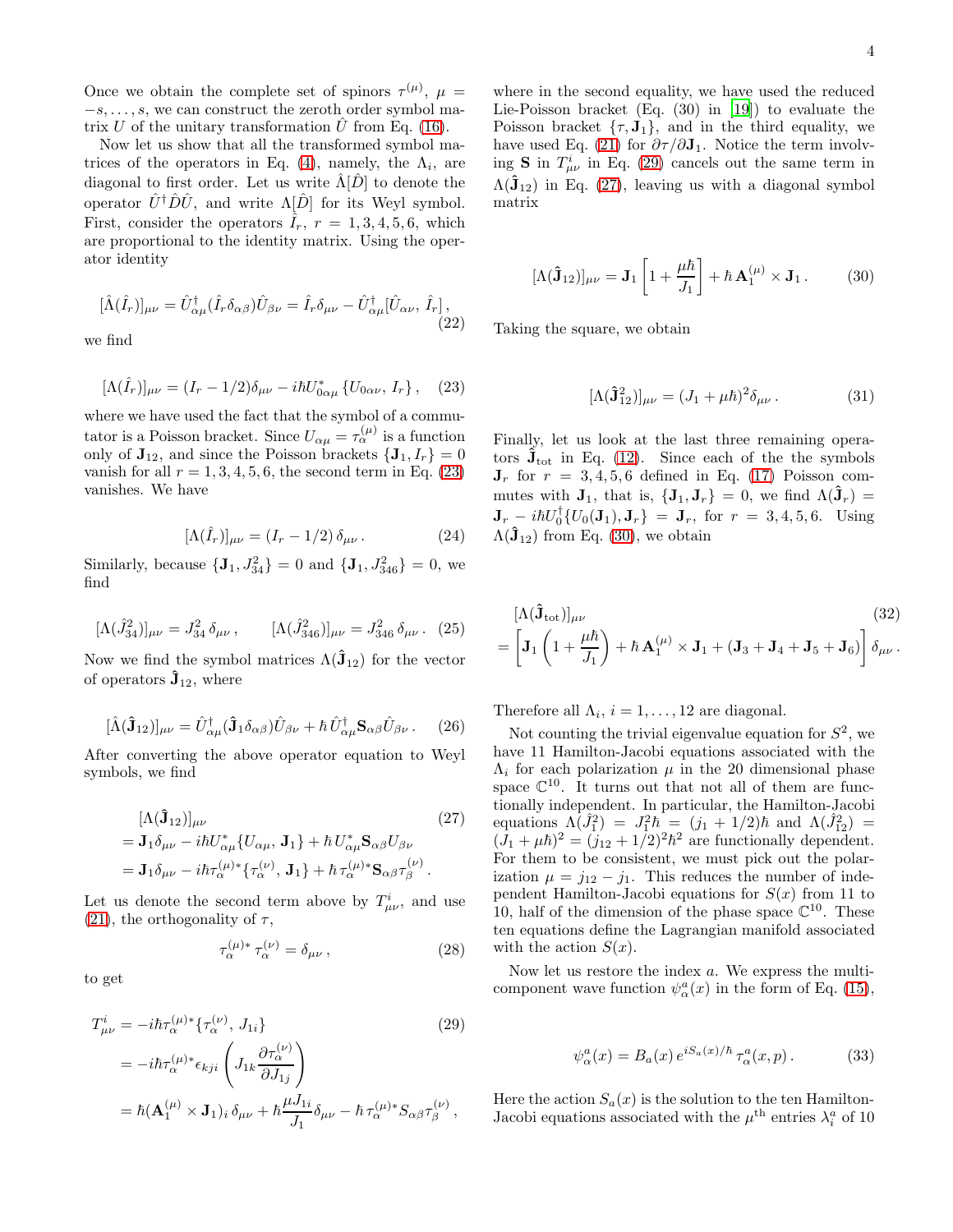of the symbol matrices  $\Lambda_i^a$ , given by

<span id="page-4-0"></span>
$$
I_1 = (j_1 + 1/2)\hbar, \qquad (34)
$$
  
\n
$$
I_3 = (j_3 + 1/2)\hbar, \qquad (34)
$$
  
\n
$$
I_4 = (j_4 + 1/2)\hbar, \qquad I_5 = (j_5 + 1/2)\hbar, \qquad I_6 = (j_6 + 1/2)\hbar, \qquad J_{34}^2 = (j_{34} + 1/2)^2\hbar^2, \qquad J_{346}^2 = (j_{346} + 1/2)^2\hbar^2, \qquad J_{\text{tot}}^2 = \mathbf{J}_1 \left[ 1 + \frac{\mu\hbar}{J_1} \right] + \hbar \mathbf{A}_1 \times \mathbf{J}_1 + (\mathbf{J}_3 + \mathbf{J}_4 + \mathbf{J}_5 + \mathbf{J}_6) = \mathbf{0},
$$

and  $\tau^a = \tau^{(\mu)}$  with  $\mu = j_{12} - j_1$ . Note that all the Hamil-tonians in Eq. [\(34\)](#page-4-0) except the last three,  $J_{\text{tot}}^{(a)}$ , preserve the vector value of  $J_1$  and  $J_5$  along their Hamiltonian flows.

We carry out an analogous analysis for  $\psi^b(x)$ . The result is

$$
\psi_{\alpha}^{b}(x) = B_{b}(x) e^{iS_{b}(x)/\hbar} \tau_{\alpha}^{b}(x, p), \qquad (35)
$$

where  $S_b(x)$  is the solution to the following 10 Hamilton-Jacobi equations:

$$
I_1 = (j_1 + 1/2)\hbar, \qquad (36)
$$
  
\n
$$
I_3 = (j_3 + 1/2)\hbar, \qquad (36)
$$
  
\n
$$
I_4 = (j_4 + 1/2)\hbar, \qquad I_5 = (j_5 + 1/2)\hbar, \qquad I_6 = (j_6 + 1/2)\hbar, \qquad J_{13}^2 = (j_{13} + 1/2)^2\hbar^2, \qquad J_{135}^2 = (j_{135} + 1/2)^2\hbar^2, \qquad J_{\text{tot}}^{(b)} = \mathbf{J}_4 \left[ 1 + \frac{\nu \hbar}{J_4} \right] + \hbar \mathbf{A}_4 \times \mathbf{J}_4 + (\mathbf{J}_1 + \mathbf{J}_3 + \mathbf{J}_5 + \mathbf{J}_6) = \mathbf{0}.
$$

Here the spinor  $\tau^b = \tau_b^{(\nu)}$  $b^{(\nu)}$  satisfies

$$
(\mathbf{J}_4 \cdot \mathbf{S})_{\alpha\beta} \, (\tau_b^{(\nu)})_{\beta} = \nu J_4 \, (\tau_b^{(\nu)})_{\beta} \,, \tag{37}
$$

where  $\nu = j_{24} - j_4$ .

The vector potential  $A_4$  is defined by

$$
\mathbf{A}_4 = i(\tau^b)^{\dagger} \frac{\partial \tau^b}{\partial \mathbf{J}_4}.
$$
 (38)

Again, note that all the Hamiltonians except the last three,  $\mathbf{J}_{\text{tot}}^{(b)}$ , preserve the value of  $\mathbf{J}_4$  and  $\mathbf{J}_6$  along their Hamiltonian flows.

We follow the procedure described by the analysis preceding Eq. (69) in [\[13\]](#page-12-7) to transform the wave functions into their gauge-invariant form. The result is a gaugeinvariant representation of the wave function,

<span id="page-4-1"></span>
$$
\psi^{a}(x) = B_{a}(x) e^{iS_{a}^{6js}(x)/\hbar} \left[ U_{a}(x) \tau^{a}(x_{0}) \right]. \tag{39}
$$

where the action  $S_a^{6js}(x)$  is the integral of  $p dx$  starting at a point  $z_0$ , which is the lift of a reference point  $x_0$  in the Lagrangian manifold  $\mathcal{L}_a^{6js}$ . The Lagrangian manifold  $\mathcal{L}_a^{6js}$  is defined by the following equations:

<span id="page-4-4"></span>
$$
I_1 = (j_1 + 1/2)\hbar,
$$
  
\n
$$
I_3 = (j_3 + 1/2)\hbar,
$$
  
\n
$$
I_4 = (j_4 + 1/2)\hbar,
$$
  
\n
$$
I_5 = (j_5 + 1/2)\hbar,
$$
  
\n
$$
I_6 = (j_6 + 1/2)\hbar,
$$
  
\n
$$
J_{34}^2 = (j_{34} + 1/2)^2\hbar^2,
$$
  
\n
$$
J_{346}^2 = (j_{346} + 1/2)^2\hbar^2,
$$
  
\n
$$
J_{\text{tot}} = J_1 + J_3 + J_4 + J_5 + J_6 = 0.
$$
  
\n(40)

The rotation matrix  $U_a(x)$  that appears in Eq. [\(39\)](#page-4-1) is determined by the SO(3) rotation that transforms the shape configuration of  $J_1$  and  $J_5$  at the reference point  $z_0 = (x_0, p(x_0))$  on  $\mathcal{L}_a^{6js}$  to the shape configuration of  $J_1$ and  $\mathbf{J}_5$  at the point  $z = (x, p(x))$  on  $\mathcal{L}_a^{6js}$ . Here  $\mathbf{J}_1$  and  $\mathbf{J}_5$  are functions of z and are defined in Eq. [\(17\)](#page-2-5).

Similarly, the multicomponent wave function for the state  $|b\rangle$  has the following form,

<span id="page-4-2"></span>
$$
\psi^{b}(x) = B_{b}(x) e^{iS_{b}^{6js}(x)/\hbar} \left[ U_{b}(x) \tau^{b}(x_{0}) \right], \quad (41)
$$

where the action  $S_b^{6js}(x)$  is the integral of p dx starting at a point that is the lift of  $x_0$  onto the Lagrangian manifold  $\mathcal{L}_b^{6js}$ . The Lagrangian manifold  $\mathcal{L}_b^{6js}$  is defined by the following equations:

<span id="page-4-5"></span>
$$
I_1 = (j_1 + 1/2)\hbar,
$$
  
\n
$$
I_3 = (j_3 + 1/2)\hbar,
$$
  
\n
$$
I_4 = (j_4 + 1/2)\hbar,
$$
  
\n
$$
I_5 = (j_5 + 1/2)\hbar,
$$
  
\n
$$
I_6 = (j_6 + 1/2)\hbar,
$$
  
\n
$$
J_{13}^2 = (j_{13} + 1/2)^2\hbar^2,
$$
  
\n
$$
J_{135}^2 = (j_{135} + 1/2)^2\hbar^2,
$$
  
\n
$$
J_{\text{tot}} = J_1 + J_3 + J_4 + J_5 + J_6 = 0.
$$
  
\n(42)

The rotation matrix  $U_b(x)$  that appears in Eq. [\(41\)](#page-4-2) is determined by the SO(3) rotation that transform the shape configuration of  $J_4$  and  $J_6$  at the reference point  $z_0 = (x_0, p(x_0))$  on  $\mathcal{L}_b^{6js}$  to the shape configuration of  $\mathbf{J}_4$ and  $\mathbf{J}_6$  at the point  $z = (x, p(x))$  on  $\mathcal{L}_b^{6js}$ .

Taking the inner product of the wave functions, and treating the spinors as part of the slowly varying amplitudes, we find

<span id="page-4-3"></span>
$$
\langle b|a\rangle = e^{i\kappa} \sum_{k} \Omega_k \exp\{i[S_a^{6js}(z_k) - S_b^{6js}(z_k) - \mu_k \pi/2]/\hbar\}
$$

$$
(U_b^{0k} \tau^b(z_0))^{\dagger} (U_a^{0k} \tau^a(z_0)). \tag{43}
$$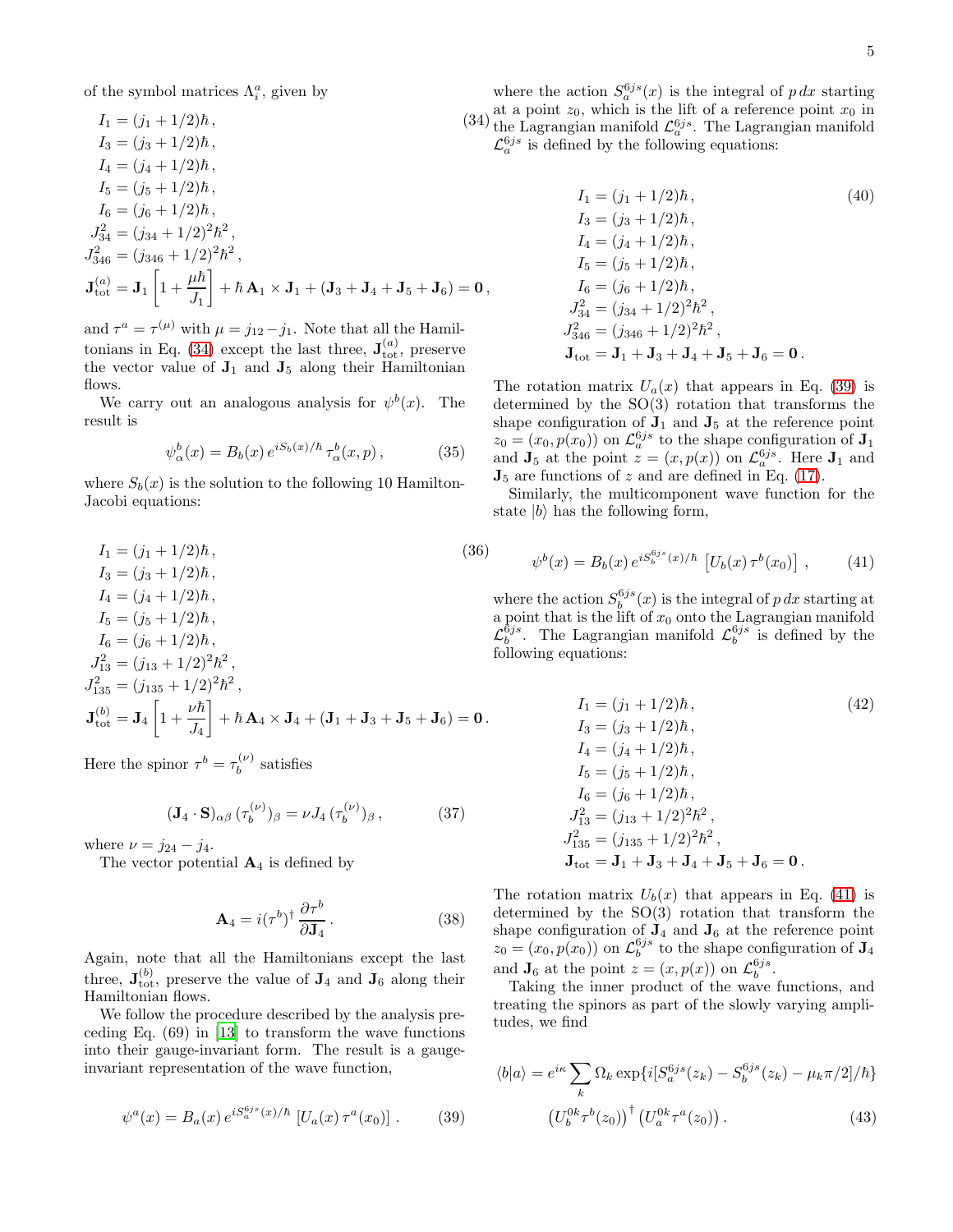In the above formula, the sum is over the components of the intersection set  $\mathcal{M}_k$  between the two Lagrangian manifolds  $\mathcal{L}_a^{6js}$  and  $\mathcal{L}_b^{6js}$ . The point z<sub>k</sub> is any point in the kth component. The amplitude  $\Omega_k$  and the Maslov index  $\mu_k$  are the results of doing the stationary phase approximation of the inner product without the spinors. Each rotation matrix  $U_a^{0k}$  is determined by a path  $\gamma^{a(0k)}$ that goes from  $z_0$  to  $z_k$  along  $\mathcal{L}_a^{6js}$ , and  $U_b^{0k}$  is similarly defined. The formula [\(43\)](#page-4-3) is independent of the choice of  $z_k$ , because any other choice  $z'_k$  will multiply both  $U_a^{0j}$ and  $U_b^{0j}$  by the same additional rotation matrix which cancels out in the product  $(U_b^{0k})^{\dagger}U_a^{0k}$ .

#### <span id="page-5-0"></span>IV. THE LAGRANGIAN MANIFOLDS

We now analyze the Lagrangian manifolds  $\mathcal{L}_a^{6js}$  and  $\mathcal{L}_{b}^{6js}$ , defined by the Hamilton-Jacobi equations Eq. [\(40\)](#page-4-4) and Eq. [\(42\)](#page-4-5), respectively. We focus on  $\mathcal{L}_a^{6js}$  first, since the treatment for  $\mathcal{L}_b^{6js}$  is analogous. Let  $\pi : \Phi_{5j} \to \Lambda_{5j}$ denote the projection of the large phase space  $\Phi_{5j}$  =  $(\mathbb{C}^2)^5$  onto the angular momentum space  $\Lambda_{5j} = (\mathbb{R}^3)^5$ , through the functions  $J_{ri}$ ,  $r = 1, 3, 4, 5, 6$ . The first six equations,  $I_r = j_r + 1/2$ ,  $r = 1, 3, 4, 5, 6$  fix the lengths of the five vectors  $|\mathbf{J}_r| = J_r$ ,  $r = 1, 3, 4, 5, 6$ . The three equations for the total angular momentum,

$$
J_{\text{tot}} = J_1 + J_3 + J_4 + J_5 + J_6 = 0, \qquad (44)
$$

constrains the five vectors  $\mathbf{J}_i$ ,  $i = 1, \ldots, 6$  to form a close polygon. The remaining two equations

$$
J_{34}^2 = (j_{34} + 1/2)^2 \hbar^2, \qquad (45)
$$

$$
J_{346}^2 = J_{15}^2 = (j_{346} + 1/2)^2 \hbar^2, \qquad (46)
$$

put the vectors  $\mathbf{J}_3, \mathbf{J}_4$  into a 3-4-34 triangle, and put the vectors  $J_1, J_5$  into a 1-5-346 triangle. Thus, the vectors form a butterfly shape, illustrated in Fig. [1.](#page-5-1) This shape has two wings  $(J_3, J_4, J_{34})$  and  $(J_1, J_5, J_{346})$  that are free to rotate about the  $J_{34}$  and  $J_{346}$  edges, respectively. Moreover, the Hamilton-Jacobi equations are also invariant under an overall rotation of the vectors. Thus the projection of  $\mathcal{L}_a^{6js}$  onto the angular momentum space is diffeomorphic to  $U(1)^2 \times O(3)$ .

The orbit of the group  $U(1)^5$  generated by  $I_r$ ,  $r = 1, 3, 4, 5, 6$  is a 5-torus. Thus  $\mathcal{L}_a^{6js}$  is a 5-torus bundle over a sub-manifold described by the butterfly configura-tion in Fig. [1.](#page-5-1) Altogether there is a  $U(1)^7 \times SU(2)$  action on  $\mathcal{L}_a^{6js}$ . If we denote coordinates on  $U(1)^7 \times SU(2)$ by  $(\psi_1, \psi_2, \psi_3, \psi_4, \psi_6, \theta_{34}, \theta_{346}, u)$ , where  $u \in SU(2)$ and where the five angles are the  $4\pi$ -periodic evolution variables corresponding to  $(I_1, I_3, I_4, I_5, I_6, \mathbf{J}_{34}^2, \mathbf{J}_{346}^2),$ respectively, then the isotropy subgroup is generated by three elements, say  $x = (2\pi, 2\pi, 2\pi, 2\pi, 2\pi, 0, 0, -1),$ <br>  $y = (2\pi, 0, 0, 2\pi, 2\pi, 2\pi, 0, -1),$  and  $z =$  $y = (2\pi, 0, 0, 2\pi, 2\pi, 2\pi, 0, -1),$ <br> $(2\pi, 0, 0, 2\pi, 0, 0, 2\pi, -1).$  The iso The isotropy subgroup



<span id="page-5-1"></span>FIG. 1. The configuration of a point on  $\mathcal{L}_a^{6js}$ , projected onto the angular momentum space  $\Lambda_{5j}$ , and viewed in a single copy of  $\mathbb{R}^3$ .

itself is an Abelian group of eight elements,  $(\mathbb{Z}_2)^3 = \{e, x, y, z, xy, xz, yz, xyz\}$ . Thus the manifold  $\mathcal{L}_a^{6js}$  is topologically  $\mathbb{U}(1)^7 \times \mathbb{SU}(2)/(\mathbb{Z}_2)^3$ . The analysis for  $\mathcal{L}_b^{6js}$  is the same.

Now it is easy to find the invariant measure on  $\mathcal{L}_a^{6js}$  and  $\mathcal{L}_{b}^{6js}$ . It is  $d\psi_1 \wedge d\psi_3 \wedge d\psi_4 \wedge d\psi_5 \wedge d\psi_6 \wedge d\theta_{34} \wedge d\theta_{346} \wedge du$ , where  $du$  is the Haar measure on SU(2). The volumes  $V_A$  of  $\mathcal{L}_a^{6js}$  and  $V_B$  of  $\mathcal{L}_b^{6js}$  with respect to this measure are

$$
V_A = V_B = \frac{1}{8} (4\pi)^7 \times 16\pi^2 = 2^{15} \pi^9, \qquad (47)
$$

where the 1/8 factor compensates for the 8-element isotropy subgroup.

We now examine the intersections of  $\mathcal{L}_a^{6js}$  and  $\mathcal{L}_b^{6js}$  in detail. Because the two lists of Hamilton-Jacobi equations Eq. [\(40\)](#page-4-4) and Eq. [\(42\)](#page-4-5) share the common equations  $I_r = j_r + 1/2, r = 1, 2, 3, 4, 6$ , the intersection in the large phase space  $\Phi_{5j}$  is a 5-torus fiber bundle over the intersection of the projections in the angular momentum space  $\Lambda_{5j}$ . The intersections of the projections in  $\Lambda_{5j}$ require the five vectors  $\mathbf{J}_r$ ,  $r = 1, 3, 4, 5, 6$ , to satisfy

<span id="page-5-2"></span>
$$
|\mathbf{J}_r| = J_r, \qquad \sum_r \mathbf{J}_r = \mathbf{0},
$$
  

$$
|\mathbf{J}_3 + \mathbf{J}_4| = J_{34}, \qquad |\mathbf{J}_3 + \mathbf{J}_4 + \mathbf{J}_6| = J_{346}, \quad (48)
$$
  

$$
|\mathbf{J}_1 + \mathbf{J}_3| = J_{13}, \qquad |\mathbf{J}_1 + \mathbf{J}_3 + \mathbf{J}_5| = J_{135}.
$$

These conditions imply that the six edges  $J_3, J_{135}, J_{346}, J_4, J_{34}, J_6$  form a tetrahedron, and the six edges  $J_3, J_{135}, J_{346}, J_1, J_{13}, J_5$  form another tetrahedron. The two tetrahedra share the common face  $(J_3, J_{135}, J_{346})$ , as illustrated in Fig. [2.](#page-6-0) We can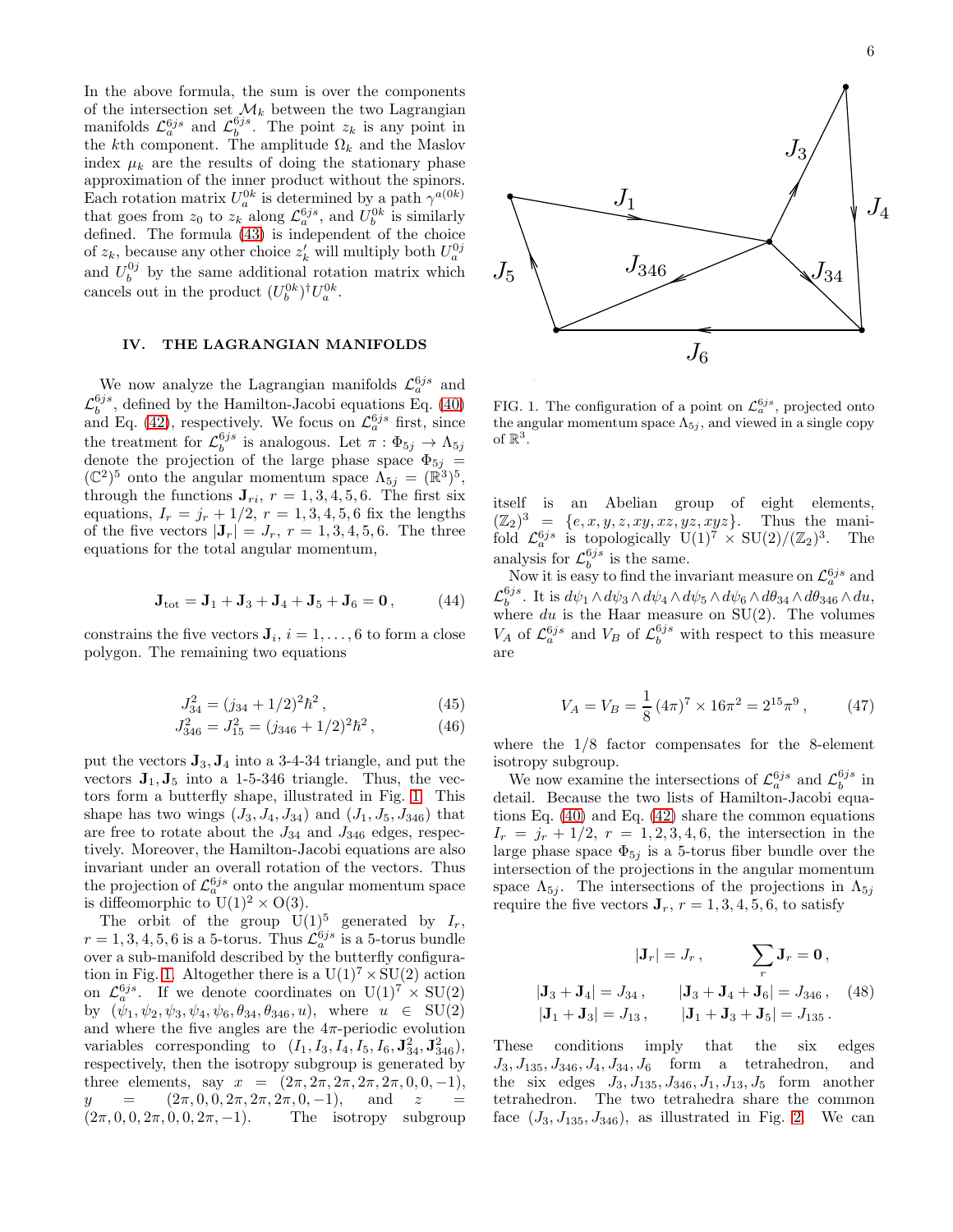use the procedure explained in the appendix of [\[20](#page-12-15)] to construct a tetrahedron with the six edge lengths  $J_3, J_{135}, J_{346}, J_4, J_{34}, J_6$ . This procedure gives us the vectors  $\mathbf{J}_3, \mathbf{J}_{135}, \mathbf{J}_{346}, \mathbf{J}_1, \mathbf{J}_5, \mathbf{J}_{13}$ . Then we use the vectors  ${\bf J}_3, {\bf J}_{135}, {\bf J}_{346}, {\bf J}_1, {\bf J}_5, {\bf J}_{13}.$ following three conditions

<span id="page-6-2"></span>
$$
\mathbf{J}_4 \cdot \mathbf{J}_4 = J_4^2
$$
  
\n
$$
\mathbf{J}_4 \cdot \mathbf{J}_3 = \frac{1}{2} (J_{34}^2 - J_4^2 - J_3^2)
$$
  
\n
$$
\mathbf{J}_4 \cdot \mathbf{J}_{135} = \frac{1}{2} (J_4^2 + J_{135}^2 - J_6^2)
$$
\n(49)

to solve for the vector  $J_4$ . In general, there are two solutions for J4, corresponding to the two orientations of the second tetrahedron. See Fig. [2](#page-6-0) and Fig. [3.](#page-6-1) Once we have  $J_4$ , we then use

$$
\mathbf{J}_{34} = \mathbf{J}_3 + \mathbf{J}_4 \tag{50}
$$

$$
J6 = J346 - J34
$$
\n(51)

to construct the second tetrahedron with the six edges  $J_3, J_{135}, J_{346}, J_4, J_{34}, J_6.$ 

The two solutions to Eq. [\(49\)](#page-6-2) give rise two vector configurations that are not related by an  $O(3)$  symmetry. This means that there are four vector configurations satisfying Eqs.  $(48)$  that are not related by an  $SO(3)$  symmetry. The intersections in  $\Phi_{5j}$  are the lifts of the intersections in  $\Lambda_{5j}$ . Therefore, the intersection of  $\mathcal{L}_a^{6js}$ consists of four disconnected subsets, where each subset is a 5-torus bundle over  $SO(3)$ . Let us denote the two sets corresponding to the configuration in which the two tetrahedra are on opposite sides of the  $(J_3, J_{135}, J_{346})$ triangle and its mirror image by  $I_{11}, I_{12}$ , and denote the configuration in which the two tetrahedra are on the same side of the triangle  $(J_3, J_{135}, J_{346})$  and its mirror image by  $I_{21}$ ,  $I_{22}$ . The vector configuration for a typical point in  $I_{11}$  is illustrated in Fig. [2,](#page-6-0) and the vector configuration for a typical point in  $I_{21}$  is illustrated in Fig. [3.](#page-6-1) Each intersection set is an orbit of the group  $U(1)^5 \times SU(2)$ , where  $U(1)^5$  represent the phases of the five spinors and  $SU(2)$  is the diagonal action generated by  $J_{\text{tot}}$ .

The isotropy subgroup of this group action is  $\mathbb{Z}_2$ , generated by the element  $(2\pi, 2\pi, 2\pi, 2\pi, 2\pi, -1)$ , in coordinates  $(\psi_1, \psi_3, \psi_4, \psi_5, \psi_6, u)$  for the group  $U(1)^5 \times SU(2)$ , where  $u \in SU(2)$ . The volume of the intersection manifold  $I_{11}$ ,  $I_{12}$ ,  $I_{21}$ , or  $I_{22}$ , with respect to the measure  $d\psi_1 \wedge d\psi_3 \wedge d\psi_4 \wedge d\psi_5 \wedge d\psi_6 \wedge du$ , is

$$
V_I = \frac{1}{2} (4\pi)^5 \times 16\pi^2 = 2^{13} \pi^7, \qquad (52)
$$

where the  $1/2$  factor compensates for the two element isotropy subgroup.

The amplitude determinant is given in terms of a determinant of Poisson brackets among distrinct Hamiltonians between the two lists of Hamilton-Jacobi equations in Eq. [\(40\)](#page-4-4) and Eq. [\(42\)](#page-4-5). In this case, those are  $(J_{34}, J_{346})$  from



<span id="page-6-0"></span>FIG. 2. The configuration of a point on the intersection set  $I_{11}$ , projected onto the angular momentum space  $\Lambda_{5i}$ .



<span id="page-6-1"></span>FIG. 3. The configuration of a point on the intersection set  $I_{21}$ , projected onto the angular momentum space  $\Lambda_{5j}$ .

Eq. [\(40\)](#page-4-4) and  $(J_{13}, J_{135})$  from Eq. [\(42\)](#page-4-5). Thus the determinant of Poisson brackets is

$$
\begin{aligned}\n&\begin{vmatrix}\n\{J_{34}, J_{13}\} & \{J_{34}, J_{135}\} \\
\{J_{346}, J_{13}\} & \{J_{346}, J_{135}\}\n\end{vmatrix} \\
&= \frac{1}{J_{34}J_{346}J_{13}J_{135}} \begin{vmatrix}\nV_{341} & V_{346} \\
V_{135} & V_{3(46)(15)}\n\end{vmatrix} \\
&= \frac{1}{J_{34}J_{346}J_{13}J_{135}} |V_{135}V_{346}|, \n\end{aligned} \n\tag{53}
$$

where, in the last equality, we have used  $V_{3(15)(46)} =$ **, since the edges**  $(J_3, J_{46}, J_{15})$  **form a** triangle. Here  $V_{ijk}$  is six times the volume of the tetrahedron generated from  $J_i, J_j, J_k$ , and is given by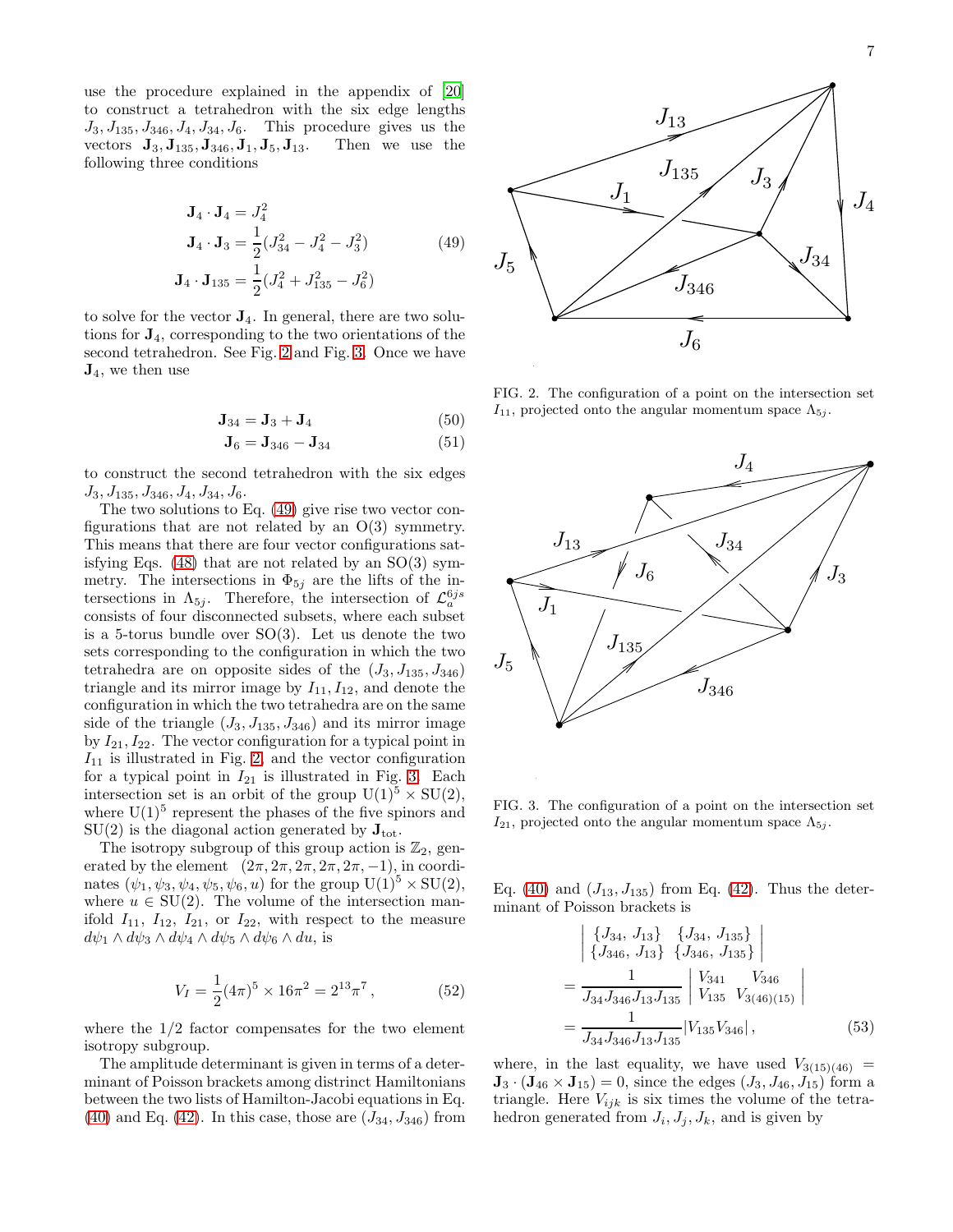$$
V_{ijk} = \mathbf{J}_i \cdot (\mathbf{J}_j \times \mathbf{J}_k). \tag{54}
$$

The amplitude  $\Omega_k$  in Eq. [\(43\)](#page-4-3) can be inferred from Eq. (10) in [\[21\]](#page-12-16). In the present case, each  $\Omega_k$  has the same expression  $Ω$ . It is

<span id="page-7-2"></span>
$$
\Omega = \frac{(2\pi i)V_I}{\sqrt{V_A V_B}} \frac{\sqrt{J_{34} J_{346} J_{13} J_{135}}}{\sqrt{|V_{135} V_{346}|}} \n= \frac{(2\pi i)2^{13} \pi^7}{2^{15} \pi^9} \frac{\sqrt{J_{34} J_{346} J_{13} J_{135}}}{\sqrt{|V_{135} V_{346}|}} \n= \frac{i\sqrt{J_{34} J_{346} J_{13} J_{135}}}{2\pi \sqrt{|V_{135} V_{346}|}}.
$$
\n(55)

We now outline the calculation of the relative phase between the exponents  $S_a(z_{12}) - S_b(z_{12})$  and  $S_a(z_{11})$  –  $S_b(z_{11})$ , which can be written as an action integral

$$
S^{(1)} = (S_a(z_{12}) - S_b(z_{12})) - (S_a(z_{11}) - S_b(z_{11})) = \oint p \, dx
$$
  
around a closed loop that goes from  $z_{11}$  to  $z_{12}$  along  $\mathcal{L}_a^{6j s}$ 

and then back along  $\mathcal{L}_b^{6js}$ . We shall construct the closed loop giving the relative phase  $S^{(1)}$  by following the Hamiltonian flows of various observables. This loop consists of four paths, and it is illustrated in the large phase space  $\Phi_{5j}$  in Fig. [4.](#page-7-0) The loop projects onto a loop in the angular momentum space  $\Lambda_{5j}$ , which is illustrated in Fig. [5.](#page-7-1) We take the starting point  $p \in I_{11}$  of Fig. [4](#page-7-0) to lie in the 5-torus fiber above a solution of Eq. [\(48\)](#page-5-2). The projection of p in  $\Lambda_{5j}$  is illustrated in part (a) of Fig. [5.](#page-7-1)



<span id="page-7-0"></span>FIG. 4. The loop from a point  $p \in I_{11}$  to  $q \in I_{12}$  along  $\mathcal{L}_a^{6js}$ , and then to  $q' \in I_{12}$  along  $I_{12}$ , and then to  $p' \in I_{11}$  along  $\mathcal{L}_b^{6js}$ , and finally back to p'' and then to p along  $I_{11}$ .

First we follow the  $\mathbf{J}_{34}^2$ -flow and then the  $\mathbf{J}_{346}^2$ -flow to trace out a path that takes us along  $\mathcal{L}_a^{6js}$  from a point p in  $I_{11}$  to a point q in  $I_{12}$ . Let the angles of rotations be  $2\phi_{34}$ and  $2\phi_{346}$ , respectively, where  $\phi_{12}$  is the angle between the triangles 3-4-34 and 34-6-346, and  $\phi_{346}$  is the angle between the triangles 34-6-346 and 1-5-346. These rotations effectively reflect all five vectors  $\mathbf{J}_r$ ,  $r = 1, 3, 4, 5, 6$ 



<span id="page-7-1"></span>FIG. 5. The loop from Fig. [4](#page-7-0) projected onto a loop  $(a) \rightarrow (b) \rightarrow (c) \rightarrow (d) \rightarrow (a)$  in  $\Lambda_{5j}$ .

across the triangle 1-5-346, taking us from part (a) to part (b) of Fig. [5.](#page-7-1)

Next, we follow the Hamiltonian flow generated by  $-j_{346}$  · J<sub>tot</sub> along  $I_{12}$ , which generates an overall rotation of all the vectors around  $-j_{346}$ . Let the angle of rotation be  $2\phi_{346}$  defined above. This brings the triangle 34-6-346 back to its original position. However, the triangle 1-5-346 is now rotated to the other side of triangle 34-6-346, as illustrated in part (c) of Fig. [5.](#page-7-1) Effectively, the actions on all five vectors  $J_r$ ,  $r = 1, 3, 4, 5, 6$  from part (a) to part (c) of Fig. [5](#page-7-1) has been to reflect them across the 34-6-346 triangle.

To go back to a point  $p'$  in  $I_{11}$ , we follow the  $\mathbf{J}_{13}^2$ flow and  $\mathbf{J}_{135}^2$ -flow along  $\mathcal{L}_b^{6js}$ . Let the angle of rotations be  $2\phi_{13}$  and  $2\phi_{135}$ , respectively, where  $\phi_{13}$  is the angle between the triangle 1-3-13 and the triangle 13-5-135, and  $\phi_{135}$  is the angle between the triangle 13-5-135 and the triangle 4-6-135. These rotations effectively reflect all the vectors across the 4-6-135 triangle, taking us from part (c) to part (d) of Fig. [5.](#page-7-1) Thus we arrive at a point  $p' \in I_{11}$ . We now use the fact that the product of two reflections is a rotation about the intersection of the two reflection planes. We note that the vector  $J_6$  is stationary under the reflection across the 34-6-346 plane, as well as across the 4-6-135 plane. Thus, the final rotation that brings all the vectors back to their original positions is generated by  $-j_6 \cdot J_{\text{tot}}$  along  $I_{11}$ . It is an overall rotation of all the vectors about  $-\mathbf{j}_6$  by an angle  $2\phi_6$ , where  $\phi_6$ is the angle between the 34-6-346 triangle and the 4-6- 135 triangle. This rotation takes us from part (d) back to part (a) of Fig. [5.](#page-7-1) We denote the final point by  $p''$ in the large phase space. The points  $p$  and  $p''$  have the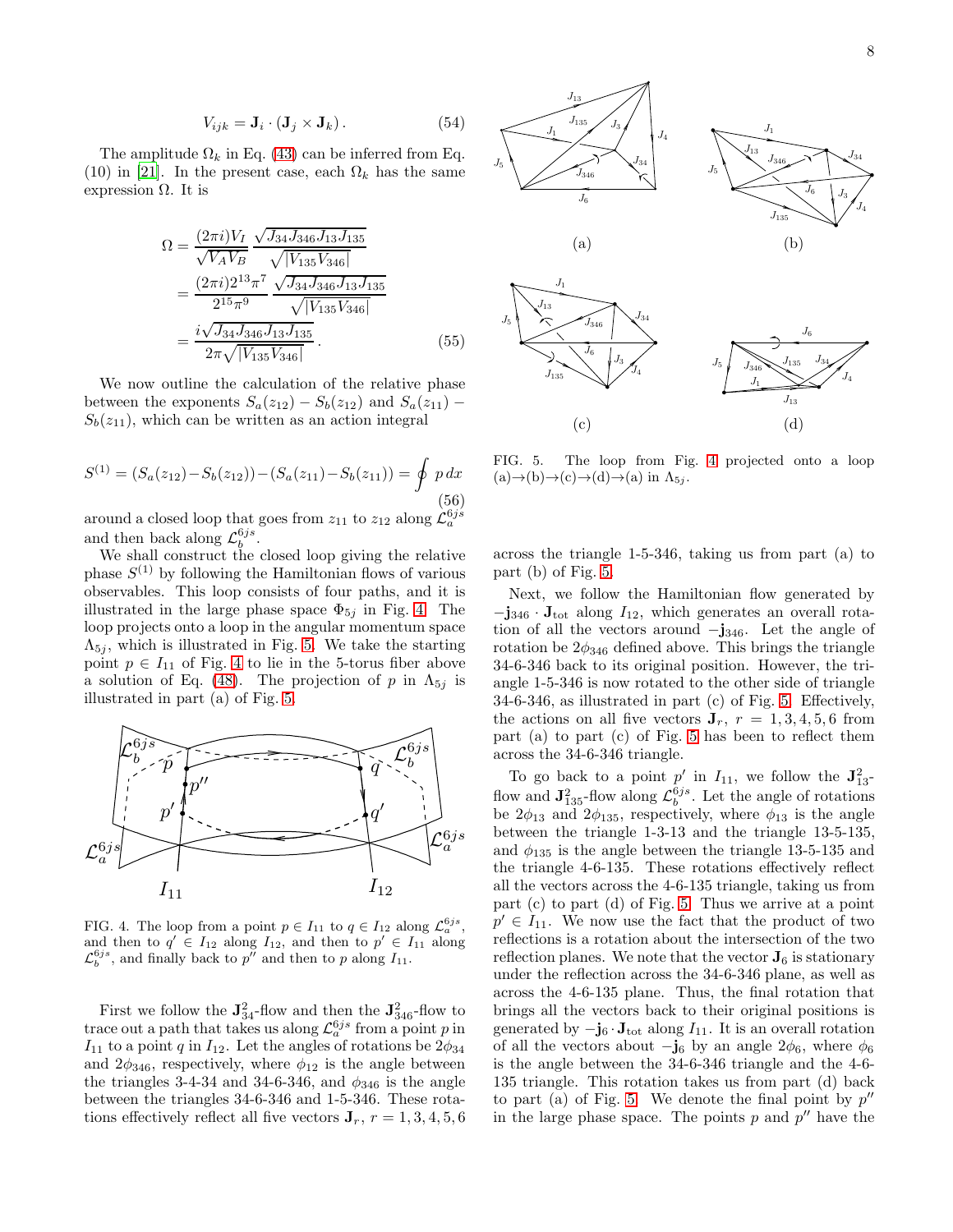same projection in the angular momentum space  $\Lambda_{5i}$ . Thus the two points  $p$  and  $p''$  differ only by the phases of the five spinors, which can be restored by following the Hamiltonian flows of  $(I_1, I_3, I_4, I_5, I_6)$ . This constitutes the last path from  $p''$  to  $p$ .

To summarize the rotational history in the angular momentum space, we have applied the rotations

$$
R(-j6, 2\phi6)R135(j'135, 2\phi135)R13(j'13, 2\phi13)R(-j346, 2\phi346)R346(j346, 2\phi346)R34(j34, 2\phi34),
$$
 (57)

where  $R_{34}$  acts only on  $\mathbf{J}_3$  and  $\mathbf{J}_4$ ,  $R_{346}$  acts only on  $\mathbf{J}_3$ ,  $\mathbf{J}_4$ , and  $\mathbf{J}_6$ ,  $R_{13}$  acts only on  $\mathbf{J}_1$  and  $\mathbf{J}_3$ ,  $R_{135}$  acts only on  $J_1$ ,  $J_3$ , and  $J_5$ , and  $R(-j_{346}, 2\phi_{346})$ ,  $R(-j_6, 2\phi_6)$  acts on all five vectors. The corresponding SU(2) rotations, with the same axes and angles, take us from point  $p$  in Fig. [4](#page-7-0) to another point  $p''$  along the sequence  $p \to q \to$  $q' \rightarrow p' \rightarrow p''$ .

To compute the final five phases required to close the loop, we use the Hamilton-Rodrigues formula [\[22\]](#page-12-17), in the same way as Eq.  $(46)$  in [\[18\]](#page-12-12). Let us start with vector  $\mathbf{J}_4$ . The action of the rotations on this vector can be written

$$
R(-j_6, 2\phi_6)R(-j_{346}, 2\phi_{346})
$$
  
\n
$$
R_{346}(j_{346}, 2\phi_{346})R_{34}(j_{34}, 2\phi_{34})J_4
$$
  
\n
$$
= R(-j_6, 2\phi_6)R_{34}(j_{34}, 2\phi_{34})J_4
$$
  
\n
$$
= R(j_4, 2\phi_4)J_4
$$
  
\n
$$
= J_4.
$$
 (58)

where we have used the Hamilton-Rodrigues formula in the second equality. Thus, we find that the product of the rotations acting on  $\mathbf{J}_4$  is  $R(\mathbf{j}_4, 2\phi_4)$ , where  $\phi_4$  is the angle between the triangle 3-4-34 and the triangle 4-6-135. We can lift the rotations up to  $SU(2)$  with the same axis and angle. Its action on the spinor at  $p$  is a pure phase. To undo this pure phase, we follow the Hamiltonian flow of  $I_4$  by an angle  $-2\phi_4$ , modulo  $2\pi$ .

For the vector  $\mathbf{J}_6$ , the rotations acting on it is simple.

$$
R(-j6, 2\phi6)R(-j346, 2\phi346)R346(j346, 2\phi346)J6= R(-j6, 2\phi6)J6
$$
  
= **J**<sub>6</sub> (59)

We can lift the rotations up to  $SU(2)$  with the same axis and angle. Its action on the spinor at  $p$  is a pure phase. To undo this pure phase, we follow the Hamiltonian flow of  $I_6$  by an angle  $-2\phi_6$ .

Similarly, we can find the rotations acting on  $\mathbf{J}_1, \mathbf{J}_3, \mathbf{J}_5$ , and proceed to calculate the action integral as in [\[18\]](#page-12-12). Instead, we will take a shortcut and use the fact that the two Lagrangian manifolds  $\mathcal{L}_a^{6js}$  and  $\mathcal{L}_b^{6js}$  describe the WKB wave functions associated with the product of two  $6j$  symbols on the right hand side of Eq.  $(2)$ . The asymptotic limit of a product of two  $6j$  symbol can be easily derived from the Ponzano-Regge formula for a single 6j symbol.

<span id="page-8-0"></span>
$$
\begin{aligned}\n&\begin{cases}\nj_{346} & j_3 \ j_{135} \\
j_4 \ j_6 \ j_{34}\n\end{cases} \begin{cases}\nj_{346} & j_3 \ j_{135} \\
j_{13} \ j_5 \ j_1\n\end{cases}\n\end{aligned}\n\tag{60}\n\\
&= \frac{1}{2\pi\sqrt{|V_{135}V_{346}|}} \cos\left(S_2 + \frac{\pi}{4}\right) \cos\left(S_1 + \frac{\pi}{4}\right)\n\\
&= \frac{1}{4\pi\sqrt{|V_{135}V_{346}|}} \left[\cos\left(S_1 + S_2 + \frac{\pi}{2}\right) + \cos\left(S_1 - S_2\right)\right]\n\end{aligned}
$$

where the Ponzano-Regge phases  $S_1$  and  $S_2$  are

<span id="page-8-1"></span>
$$
S_1 = J_4\psi_4 + J_6\psi_6 + J_{34}\psi_{34} + J_3\psi_3^{(1)} + J_{135}\psi_{135}^{(1)} + J_{346}\psi_{346}^{(1)}\tag{61}
$$

<span id="page-8-2"></span>
$$
S_2 = J_1 \psi_1 + J_5 \psi_5 + J_{15} \psi_{15} + J_3 \psi_3^{(2)} + J_{135} \psi_{135}^{(2)} + J_{346} \psi_{346}^{(2)} \tag{62}
$$

Here  $\psi_4, \psi_6, \psi_{34}, \psi_3^{(1)}, \psi_{135}^{(1)}, \psi_{346}^{(1)}$  are the exterior dihedral angles of the tetrahedron formed by the six edges  $J_4, J_6, J_{34}, J_3, J_{135}, J_{346}, \text{ and } \psi_1, \psi_5, \psi_{15}, \psi_3^{(2)}, \psi_{135}^{(2)}, \psi_{346}^{(2)}$ <br>are exterior dihedral angles of the tetrahedron formed by the six edges  $J_1, J_5, J_{15}, J_3, J_{135}, J_{346}$ . These two tetrahedra are illustrated in Fig. [2.](#page-6-0)

The action integral  $\int p dx$  along the loop  $p \to q \to q$  $q' \rightarrow p'' \rightarrow p$  in Fig. [4](#page-7-0) can then be read off from Eq. [\(60\)](#page-8-0). It is given by

$$
S^{(1)} = 2(S_1 + S_2). \tag{63}
$$

The action integral along a similar closed loop from  $I_{21}$ to  $I_{22}$  and back to  $I_{21}$  is

$$
S^{(2)} = 2(S_1 - S_2). \tag{64}
$$

The Maslov indices  $\mu_1 = -2$  and  $\mu_2 = 0$  can also be read off from Eq. [\(60\)](#page-8-0). Putting the amplitudes  $\Omega$  from Eq. [\(55\)](#page-7-2) and the relative actions  $S^{(1)}$  and  $S^{(2)}$  and Maslov indices  $\mu_1$  and  $\mu_2$  into Eq. [\(43\)](#page-4-3), we find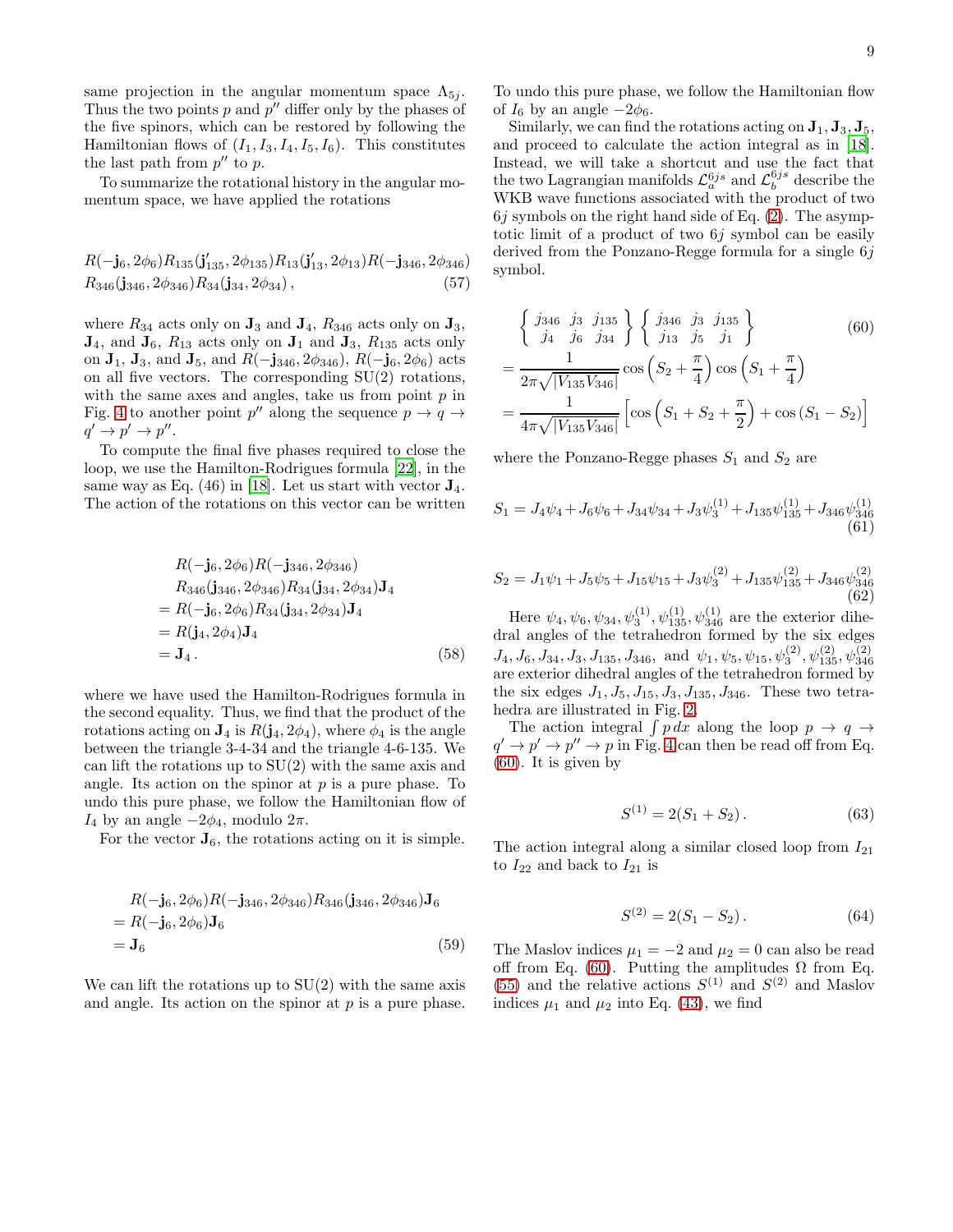<span id="page-9-1"></span>
$$
\langle b|a\rangle = \frac{\sqrt{J_{34}J_{346}J_{13}J_{135}}}{2\pi\sqrt{|V_{135}V_{346}|}} \left\{ e^{i\kappa_1} \left[ (\tau^b(z_{11}))^\dagger (\tau^a(z_{11})) + e^{i(S^{(1)}+\pi)/\hbar} \left( U_b^{(1)} \tau^b(z_{11}) \right)^\dagger \left( U_a^{(1)} \tau^a(z_{11}) \right) \right] \right\} + e^{i\kappa_2} \left[ (\tau^b(z_{21}))^\dagger (\tau^a(z_{21})) + e^{i(S^{(2)})/\hbar} \left( U_b^{(2)} \tau^b(z_{21}) \right)^\dagger \left( U_a^{(2)} \tau^a(z_{21}) \right) \right] \} \tag{65}
$$

Г

Here we have factored out two arbitrary phases  $e^{i\kappa_1}$  and  $e^{i\kappa_2}$  for the two pairs of stationary phase contributions. The rotation matrices  $U_a^{(i)}$ ,  $i = 1, 2$  are determined by the paths from  $z_{i1}$  to  $z_{i2}$  along  $\mathcal{L}_a^{6js}$ . Similarly the rotation matrices  $U_h^{(i)}$  $b^{(i)}$ ,  $i = 1, 2$ , are determined by the paths from  $z_{i1}$  to  $z_{i2}$  along  $\mathcal{L}_b^{6js}$ .

## <span id="page-9-0"></span>V. THE SPINOR PRODUCTS

We now calculate the spinor products in Eq. [\(65\)](#page-9-1). We choose the vector configurations associated with  $z_{11}$  to correspond to a particular orientation of the vectors. We put  $J_1$  along the z-axis, and put  $J_5$  inside the xz-plane, as illustrated in Fig. [6.](#page-9-2) Let the inclination and azimuth angles  $(\theta, \phi)$  denote the direction of the vector  $J_4$ . From Fig. [6,](#page-9-2) we see that  $\phi$  is the angle between the  $({\bf J}_1, {\bf J}_5)$ plane and the  $(\mathbf{J}_1, \mathbf{J}_4)$  plane. We denote this angle by  $\phi = \phi_1$ . The inclination angle  $\theta$  is the angle between the vectors  $\mathbf{J}_1$  and  $\mathbf{J}_4$ .



<span id="page-9-2"></span>FIG. 6. The vector configuration at the point  $z_{11}$  in  $I_{11}$ .

The gauge choices for the spinors at the reference point  $z_{11}$  are arbitrary, and they only contribute a phase that can be absorbed into  $e^{i\kappa_1}$ . To be concrete, since  $J_1$  points in the z direction, we choose the spinor  $\tau^a(z_{11})$  to be the  $\mu^{th}$  standard eigenvector for  $S_z$ , that is,

$$
\tau_\alpha^a(z_{11}) = \delta_{\alpha\mu} \,. \tag{66}
$$

For the spinor  $\tau^{b}(z_{11})$ , we choose it to be an eigenvector of  $J_4 \cdot S$  in the north standard gauge, that is,

$$
\tau_\alpha^b(z_{11}) = e^{i(\alpha - \nu)\phi_1} d^s_{\nu\alpha}(\theta).
$$
 (67)

Taking the spinor inner product, we obtain

<span id="page-9-3"></span>
$$
(\tau^b(z_{11}))^{\dagger}(\tau^a(z_{11})) = e^{-i(\mu-\nu)\phi_1} d^s_{\nu\mu}(\theta).
$$
 (68)

To evaluate the other spinor product at  $z_{12}$ , we need to find the rotation matrices  $U_a^{(1)}$  and  $U_b^{(1)}$  $b^{(1)}$ , which are generated from paths  $\gamma_a$  and  $\gamma_b$  from  $z_{11}$  to  $z_{12}$  along  $\mathcal{L}_a^{6js}$  and  $\mathcal{L}_b^{6js}$ , respectively.

We choose the path  $\gamma_a$  to be the path from p to q generated by the  $\mathbf{J}_{34}^2$ -flow and the  $\mathbf{J}_{346}^2$ -flow, which are illustrated in Fig. [4](#page-7-0) in the large phase space, and in part (a) of Fig. [5](#page-7-1) in the angular momentum space. This path contains no flow generated by the total angular momentum, so

$$
U_a^{(1)} = 1.
$$
\n(69)

we choose the path  $\gamma_b$  to be the inverse of the path from q back to p along  $\mathcal{L}_b^{6js}$  in Fig. [4,](#page-7-0) which contains the overall rotations

$$
U_b^{(1)} = U(\hat{\mathbf{j}}_{346}, 2\phi_{346}) U(\hat{\mathbf{j}}_6, 2\phi_6) \,. \tag{70}
$$

Because only overall rotations can move the vectors J<sup>4</sup> and  $J_6$  along the flows on  $\mathcal{L}_b^{6js}$ , we can determine this rotation by looking at its effect on  $J_4$  and  $J_6$ . The effect of the rotation on  $J_4$  and  $J_6$  is to reflect them across the 1-5-346 triangle. In the particular frame that we chose, the rotation  $U_b^{(1)}$  $b<sub>b</sub>$ <sup>(1)</sup> effectively moves  $\mathbf{J}_4$  to its mirror image  $J'_{4}$  across the 1-5-346 triangle in the xz-plane, which has the direction given by  $(-\phi_1, \theta)$ . Thus  $U_b \tau^b(z_{11})$  is an eigenvector of  $\mathbf{J}'_4 \cdot \mathbf{S}$ , and is up to a phase equal to the eigenvector of  $\mathbf{J}'_4 \cdot \mathbf{S}$  in the north standard gauge. Thus, we have

$$
[U_b^{(1)} \tau^b(z_{11})]_{\alpha} = e^{i\nu H_4} e^{-i(\alpha - \nu)\phi_1} d^s_{\nu \alpha}(\theta), \qquad (71)
$$

where  $H_4$  is a holonomy phase factor equal to the area of a spherical triangle on a unit sphere. See Fig. [7.](#page-10-1) Therefore, the spinor product at the intersection  $I_{12}$  is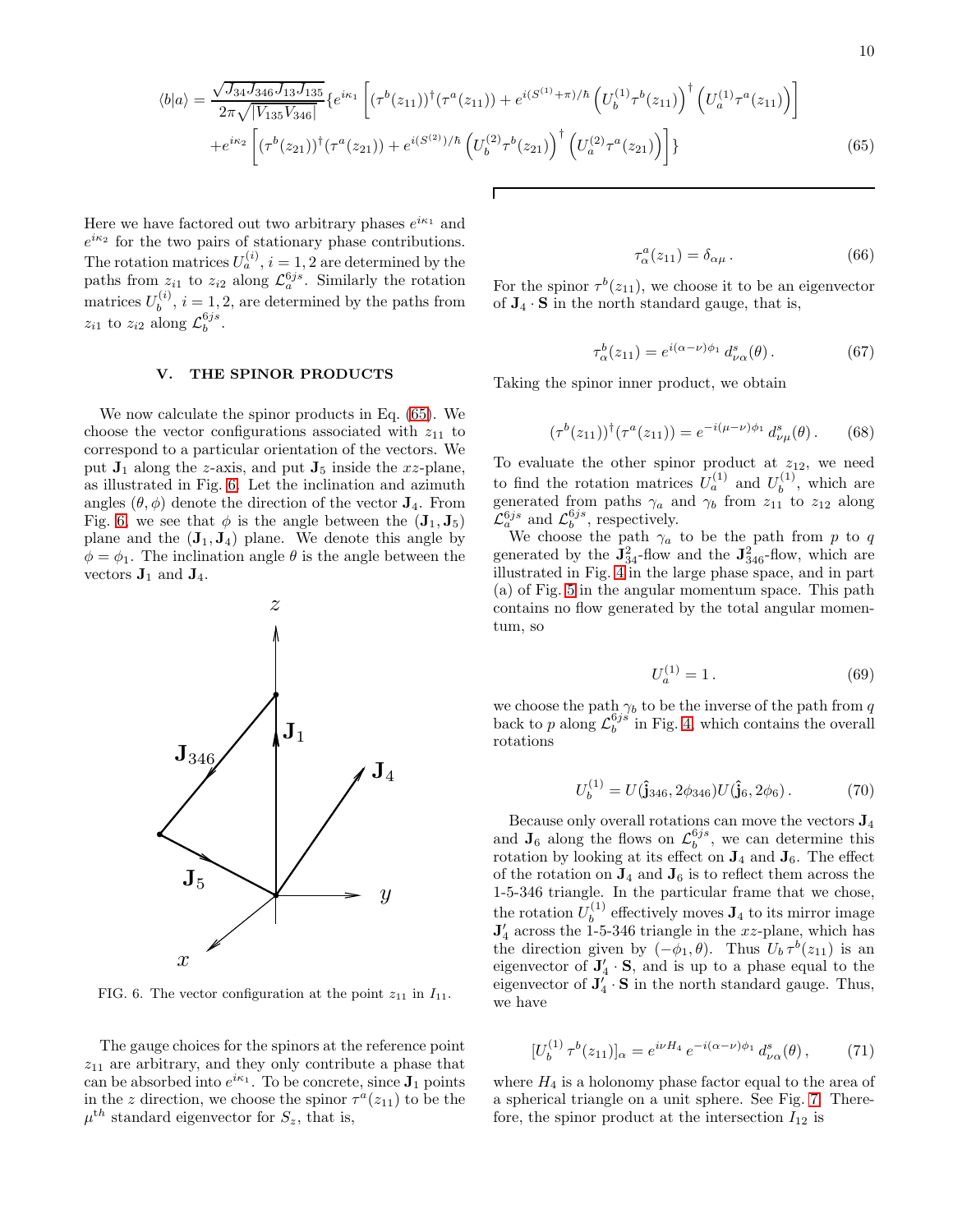<span id="page-10-2"></span>
$$
(U_b^{(1)} \tau^b(z_{11}))^{\dagger} (U_a \tau^a(z_{11})) = e^{i\nu H_4} e^{i(\mu - \nu)\phi_1} d_{\nu\mu}^s(\theta).
$$
\n
$$
U_4
$$
\n
$$
R(U_b^{(1)})
$$
\n
$$
U_b
$$
\n
$$
U_b
$$
\n
$$
U_b
$$
\n
$$
U_b
$$
\n
$$
U_b
$$

<span id="page-10-1"></span>FIG. 7. The phase difference between two gauge choices can be expressed as an area around a closed loop on the unit sphere.

Let us denote the first term in Eq.  $(65)$  by  $T_1$ . Substituting the spinor inner products Eq. [\(68\)](#page-9-3) and Eq. [\(72\)](#page-10-2) into Eq. [\(65\)](#page-9-1), we find that  $T_1$  is given by

<span id="page-10-4"></span>
$$
T_1 = e^{i\kappa_1} \frac{\sqrt{J_{34} J_{346} J_{13} J_{135}}}{\pi \sqrt{|V_{135} V_{346}|}} d^s_{\nu\mu}(\theta)
$$
(73)  

$$
\cos \left[ \frac{S^{(1)}}{2} + \frac{\pi}{2} + \mu \phi_1 + \nu \left( \frac{H_4}{2} - \phi_1 \right) \right].
$$

Using a different choice of the reference point in Fig. [\(8\)](#page-10-3) and a different set of paths, we can derive an alternative expression for the inner product, and eliminate the term  $H_4$ . Let us choose a new reference point  $z_{11}$ to correspond to an orientation in which  $J_4$  is along the  $z$ -axis, and  $\mathbf{J}_6$  lies in the  $x$ - $z$  plane. Through essentially the same arguments as above, we find

<span id="page-10-5"></span>
$$
T_1 = e^{i\kappa_1} \frac{\sqrt{J_{34} J_{346} J_{13} J_{135}}}{\pi \sqrt{|V_{135} V_{346}|}} d^s_{\nu\mu}(\theta)
$$
(74)  

$$
\cos \left[ \frac{S^{(1)}}{2} + \frac{\pi}{2} + \nu \phi_4 + \mu \left( \frac{H_1}{2} - \phi_4 \right) \right].
$$

Here  $H_1$  is another holonomy for the  $J_1$  vector, and the angle  $\phi_4$  is the angle between the  $(\mathbf{J}_4, \mathbf{J}_6)$  plane and  $(\mathbf{J}_4, \mathbf{J}_6)$  $J_1$ ) plane. Because the quantities  $S^{(1)}, \phi_1, \phi_4, H_1, H_4$  depend only on the geometry of the vector configuration, and are independent of  $\mu$  and  $\nu$ , we conclude that the argument in the cosine must be linear in  $\mu$  and  $\nu$ . Equating the two arguments of the cosine in Eq. [\(73\)](#page-10-4) and in Eq. [\(74\)](#page-10-5), we find that this linear term is  $(\mu \phi_1 + \nu \phi_4)$ . We find



<span id="page-10-3"></span>FIG. 8. A different choice of vector configuration at  $z_{11}$  in  $I_{11}$ .

<span id="page-10-6"></span>
$$
T_1 = e^{i\kappa_1} \frac{\sqrt{J_{34} J_{346} J_{13} J_{135}}}{\pi \sqrt{|V_{135} V_{346}|}} d^s_{\nu\mu}(\theta)
$$
(75)  

$$
\cos \left[ \frac{S^{(1)}}{2} + \mu \phi_1^{(1)} + \nu \phi_4^{(1)} + \frac{\pi}{2} \right].
$$

Here we have put back the indices (1) to indicate that we are using the vector configuration in which the two tetrahedra are on opposite sides of the 3-346-135 triangle. Through an analogous calculation, we find

<span id="page-10-7"></span>
$$
T_2 = e^{i\kappa_2} \frac{\sqrt{J_{34} J_{346} J_{13} J_{135}}}{\pi \sqrt{|V_{135} V_{346}|}} d^s_{\nu\mu}(\theta)
$$
(76)  

$$
\cos \left[ \frac{S^{(2)}}{2} - \mu \phi_1^{(2)} + \nu \phi_4^{(2)} \right].
$$

Here the indices (2) indicate that we are using the vector configuration in which the two tetrahedra are on same side of the 3-346-135 triangle.

## <span id="page-10-0"></span>VI. AN ASYMPTOTIC FORMULA FOR THE 12j-SYMBOL

From the definition Eq. [\(3\)](#page-1-6), we see that the factor  $([j_{34}][j_{346}][j_{13}][j_{135}])^{1/2}$  in the denominator of Eq. [\(3\)](#page-1-6) partially cancels out the factor  $(J_{34}J_{346}J_{13}J_{135})^{1/2}$  from  $T_1$  and  $T_2$  in Eq. [\(75\)](#page-10-6) and Eq. [\(76\)](#page-10-7), respectively, leaving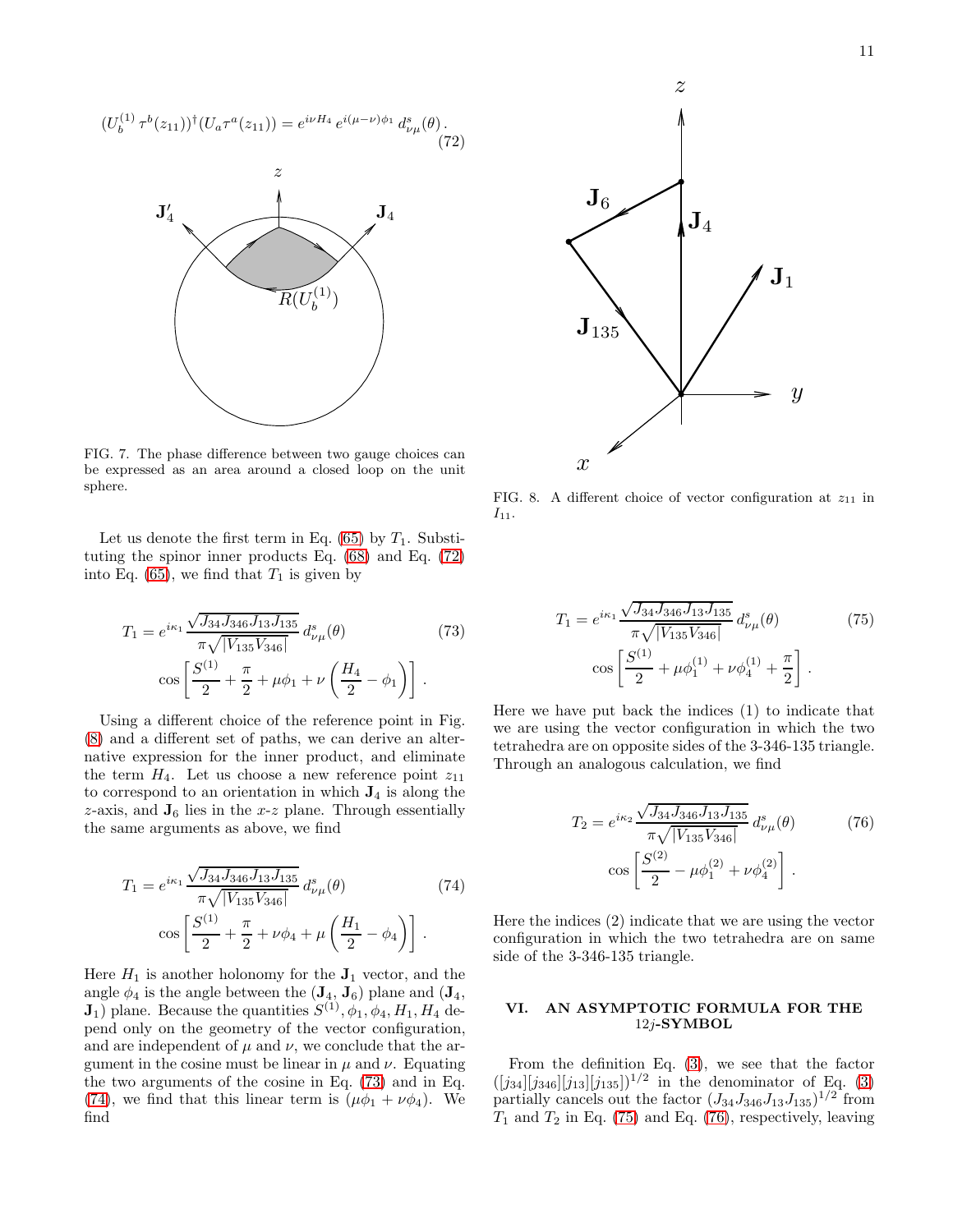a constant factor of  $1/4$ . Because the  $12j$  symbol is a real number, the relative phase between  $e^{i\kappa_1}$  and  $e^{i\kappa_2}$  must be  $\pm 1$ . Through numerical experimentation, we found it to be  $(-1)^{2s_2}$ . We use the limiting case of  $j_2 = s = 0$ from Eq. [\(2\)](#page-1-1) to determine the overall phase convention. This determines most of the overall phase. The rest can be fixed through numerical experimentation. Putting the pieces together, we obtain an asymptotic formula for the 12j symbol with one small quantum number:

<span id="page-11-0"></span>
$$
\begin{Bmatrix}\nj_1 & s & j_{12} & j_{125} \\
j_3 & j_4 & j_{34} & j_{35} \\
j_{13} & j_{24} & j_5 & j_6\n\end{Bmatrix} = \frac{(-1)^{j_1+2j_3+j_4+j_{346}+j_{135}+j_6+s+\mu}}{4\pi\sqrt{|V_{135}V_{346}|}} \{d^s_{\nu\mu}(\theta^{(1)})\cos\left[S_1+S_2+\mu\phi_1^{(1)}+\nu\phi_4^{(1)}+\frac{\pi}{2}\right] \tag{77}
$$
\n
$$
+(-1)^{2s} d^s_{\nu\mu}(\theta^{(2)})\cos\left[S_1-S_2-\mu\phi_1^{(2)}+\nu\phi_4^{(2)}\right]\}
$$
\n
$$
10^{-8}
$$
\n
$$
10^{-10}
$$
\n
$$
10^{-10}
$$
\n
$$
-2
$$
\n
$$
-2
$$
\n
$$
-2
$$
\n
$$
-2
$$
\n
$$
-3
$$
\n
$$
-3
$$
\n
$$
-3
$$
\n
$$
-5
$$
\n
$$
-5
$$
\n
$$
-5
$$
\n
$$
-5
$$
\n
$$
-5
$$
\n
$$
-5
$$
\n
$$
-5
$$
\n
$$
-5
$$
\n
$$
-5
$$
\n
$$
-5
$$
\n
$$
-5
$$
\n
$$
-5
$$
\n
$$
-5
$$
\n
$$
-5
$$
\n
$$
-5
$$
\n
$$
-5
$$
\n
$$
-5
$$
\n
$$
-5
$$
\n
$$
-5
$$
\n
$$
-5
$$
\n
$$
-5
$$
\n
$$
-5
$$
\n
$$
-5
$$
\n
$$
-5
$$
\n
$$
-5
$$
\n
$$
-5
$$
\n
$$
-5
$$
\n
$$
-5
$$
\n
$$
-5
$$
\n
$$
-5
$$
\n
$$
-5
$$

<span id="page-11-2"></span>FIG. 9. Comparison of the exact  $12j$  symbol (vertical sticks and dots) and the asymptotic formula [\(77\)](#page-11-0) in the classically allowed region away from the caustics, for the values of  $j$ 's shown in Eq.  $(82)$ .

Here, the indices on the d-matrix are given by  $\mu =$  $j_{12}-j_1$  and  $\nu = j_{24}-j_4$ . They are of the same order as the small parameter s. The two Ponzano-Regge phases  $S_1$ and  $S_2$  are defined in Eq. [\(61\)](#page-8-1) and Eq. [\(62\)](#page-8-2), respectively. The quantity  $V_{ijk}$  is defined by

$$
V_{ijk} = \mathbf{J}_i \cdot (\mathbf{J}_j \times \mathbf{J}_k). \tag{78}
$$

The angle  $\theta$  is the angle between the vectors  $J_{12}$  and  $\mathbf{J}_{13}$ . The angles  $\phi_1, \phi_4, \theta$  are given by the following equations

$$
\phi_1 = \pi - \cos^{-1}\left(\frac{(\mathbf{J}_1 \times \mathbf{J}_4) \cdot (\mathbf{J}_1 \times \mathbf{J}_5)}{|\mathbf{J}_1 \times \mathbf{J}_4||\mathbf{J}_1 \times \mathbf{J}_5|}\right), \quad (79)
$$

$$
\phi_4 = \pi - \cos^{-1}\left(\frac{(\mathbf{J}_4 \times \mathbf{J}_1) \cdot (\mathbf{J}_4 \times \mathbf{J}_6)}{|\mathbf{J}_4 \times \mathbf{J}_1||\mathbf{J}_4 \times \mathbf{J}_6|}\right), \quad (80)
$$

$$
\theta = \cos^{-1}\left(\frac{\mathbf{J}_1 \cdot \mathbf{J}_4}{J_1 J_4}\right). \tag{81}
$$

<span id="page-11-3"></span>FIG. 10. Comparison of the exact 12j symbol (vertical sticks and dots) and the asymptotic formula [\(77\)](#page-11-0) in the classically allowed region away from the caustics, for the values of  $j$ 's shown in Eq. [\(83\)](#page-12-18).

These angles are calculated using the vector configuration at a point in  $I_{21}$ , which is illustrated in Fig. [3.](#page-6-1)

We illustrate the accuracy of the approximation Eq. [\(77\)](#page-11-0) by plotting it against the exact  $12j$  symbol in the classically allowed region for the following values of the  $j$ 's:

<span id="page-11-1"></span>
$$
\begin{Bmatrix} j_1 & s_2 & j_{12} & j_{125} \\ j_3 & j_4 & j_{34} & j_{135} \\ j_{13} & j_{24} & j_5 & j_6 \end{Bmatrix} = \begin{Bmatrix} 35 & 1 & 34 & 39 \\ 36 & 28 & 38 & 31 \\ 27 & 29 & j_5 & 36 \end{Bmatrix}.
$$
 (82)

The result is shown in Fig. [9.](#page-11-2)

Since the asymptotic formula [\(77\)](#page-11-0) should become more accurate as the values of the  $j$ 's get larger, we plot the formula against the exact  $12j$  symbol for another example,